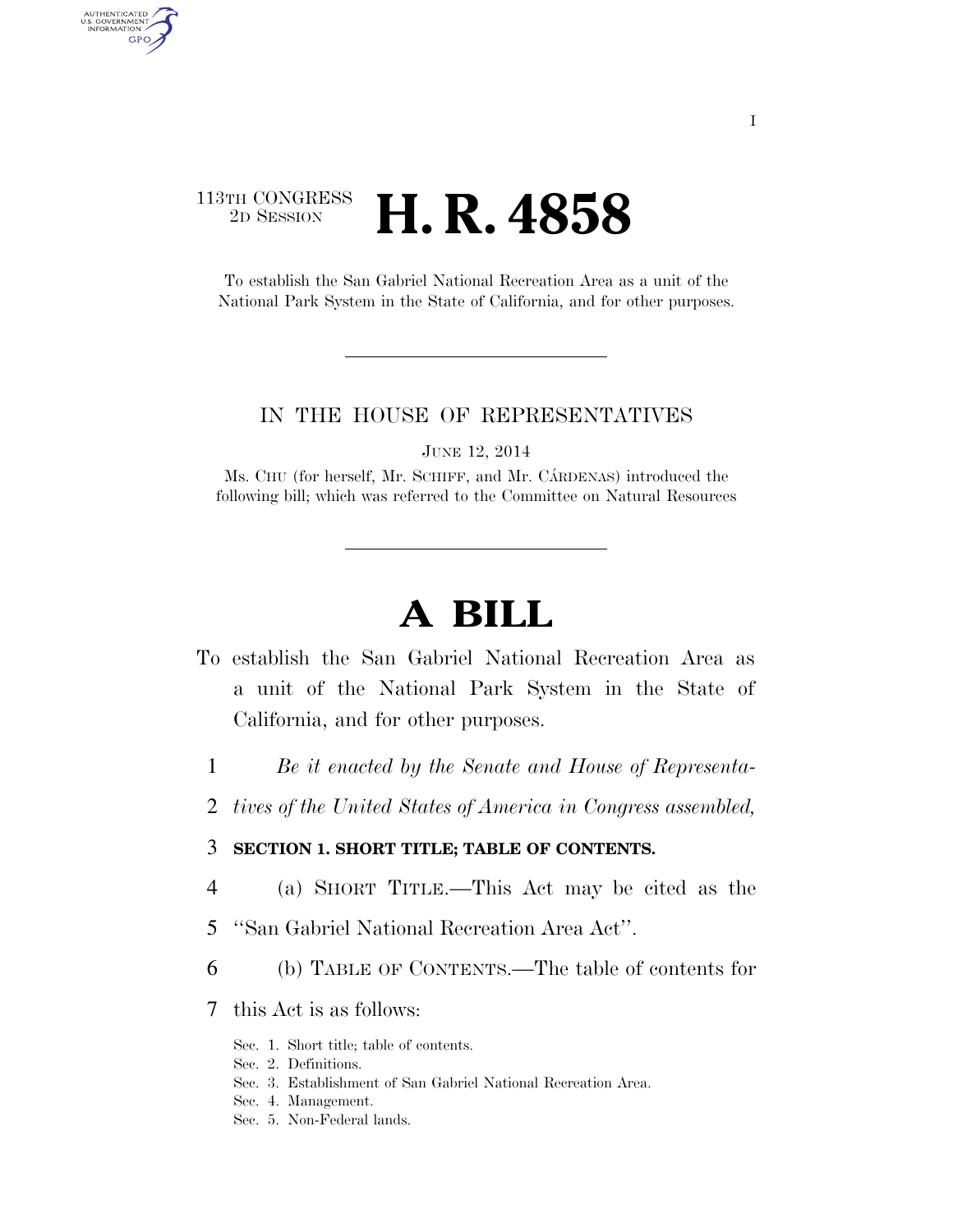Sec. 7. San Gabriel National Recreation Area Public Advisory Council.

Sec. 8. San Gabriel National Recreation Area Partnership.

Sec. 9. Access and visitor services.

### **SEC. 2. DEFINITIONS.**

In this Act:

 (1) ADJUDICATION.—The term ''adjudication'' means any final judgment, order, ruling, or decree entered in any judicial proceeding adjudicating or af- fecting water rights, surface water management, or groundwater management.

 (2) ADVISORY COUNCIL.—The term ''advisory council'' means the San Gabriel National Recreation Area Public Advisory Council established by section 11  $7(a)$ .

 (3) FEDERAL LANDS.—The term ''Federal lands'' includes lands under the jurisdiction of the Secretary of Agriculture or the Secretary of the In-terior.

 (4) MANAGEMENT PLAN.—The term ''manage- ment plan'' means the management plan for the San Gabriel National Recreation Area required by sec-tion 4(e).

 (5) PARK LANDS.—The term ''park lands'' means Federal lands under the jurisdiction of the Secretary and administered as part of the National Park System.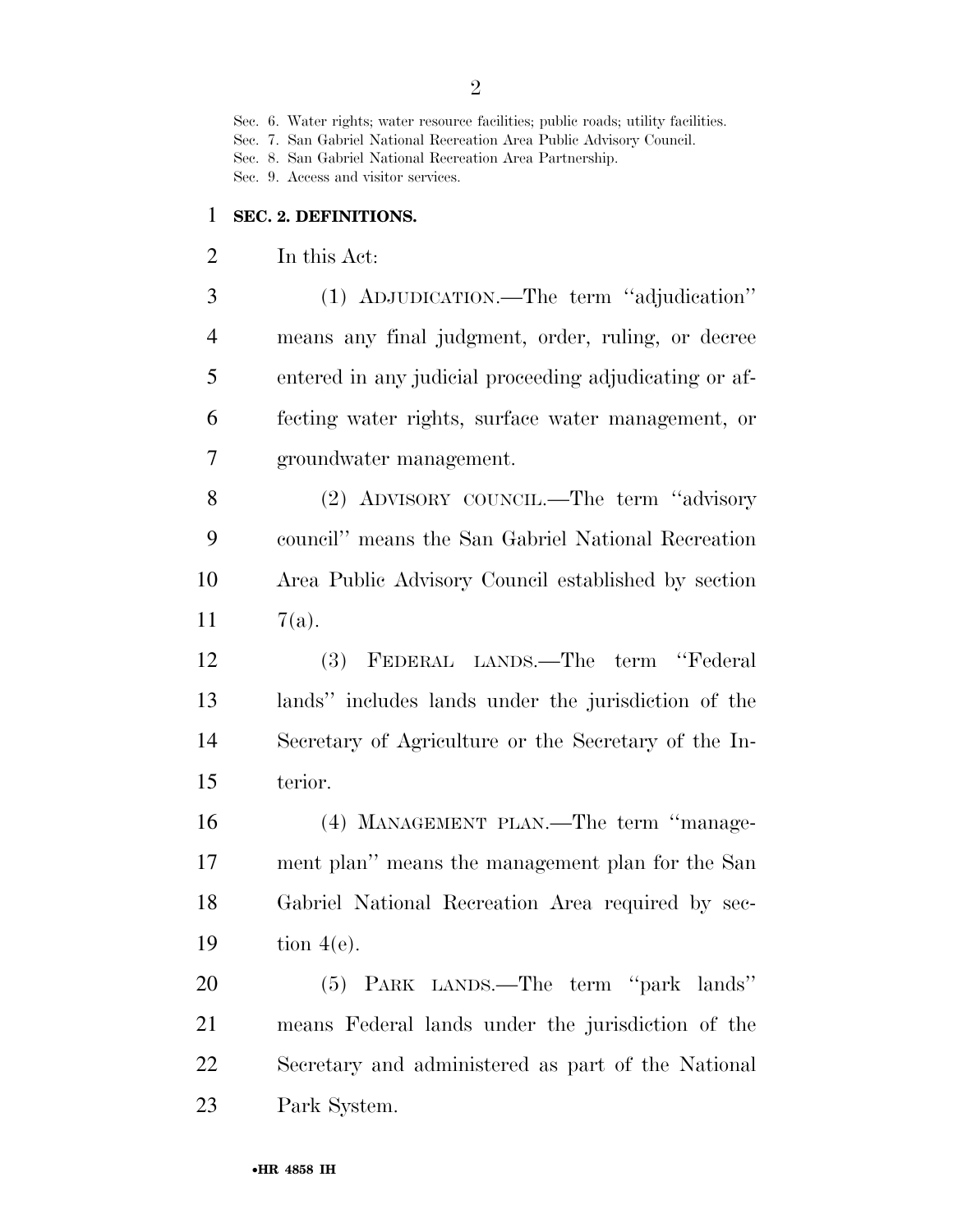| $\mathbf{1}$   | (6) PARTNERSHIP.—The term "partnership"                |
|----------------|--------------------------------------------------------|
| $\overline{2}$ | means the San Gabriel National Recreation Partner-     |
| 3              | ship established by section $8(a)$ .                   |
| $\overline{4}$ | (7) RECREATION AREA.—The term "recreation              |
| 5              | area" means the San Gabriel National Recreation        |
| 6              | Area established by section $3(b)$ .                   |
| 7              | (8) SECRETARY.—The term "Secretary" means              |
| 8              | the Secretary of the Interior.                         |
| 9              | (9) SECRETARIES.—The term "Secretaries"                |
| 10             | means the Secretary of the Interior and the Sec-       |
| 11             | retary of Agriculture acting jointly.                  |
| 12             | (10) STATE.—The term "State" means the                 |
| 13             | State of California.                                   |
| 14             | (11) UTILITY FACILITY.—The term "utility fa-           |
| 15             | cility" means electric substations, communication fa-  |
| 16             | cilities, towers, poles, and lines, ground wires, com- |
| 17             | munication circuits, and other structures, and re-     |
| 18             | lated infrastructure.                                  |
| 19             | (12) WATER RESOURCE FACILITY.—The term                 |
| 20             | resource facility" means irrigation and<br>"water"     |
| 21             | pumping facilities, dams and reservoirs, flood control |
| 22             | facilities, water conservation works, including debris |
| 23             | protection facilities, sediment placement sites, rain  |
| 24             | gauges, and stream gauges, water quality facilities,   |
| 25             | recycled water facilities and water pumping, convey-   |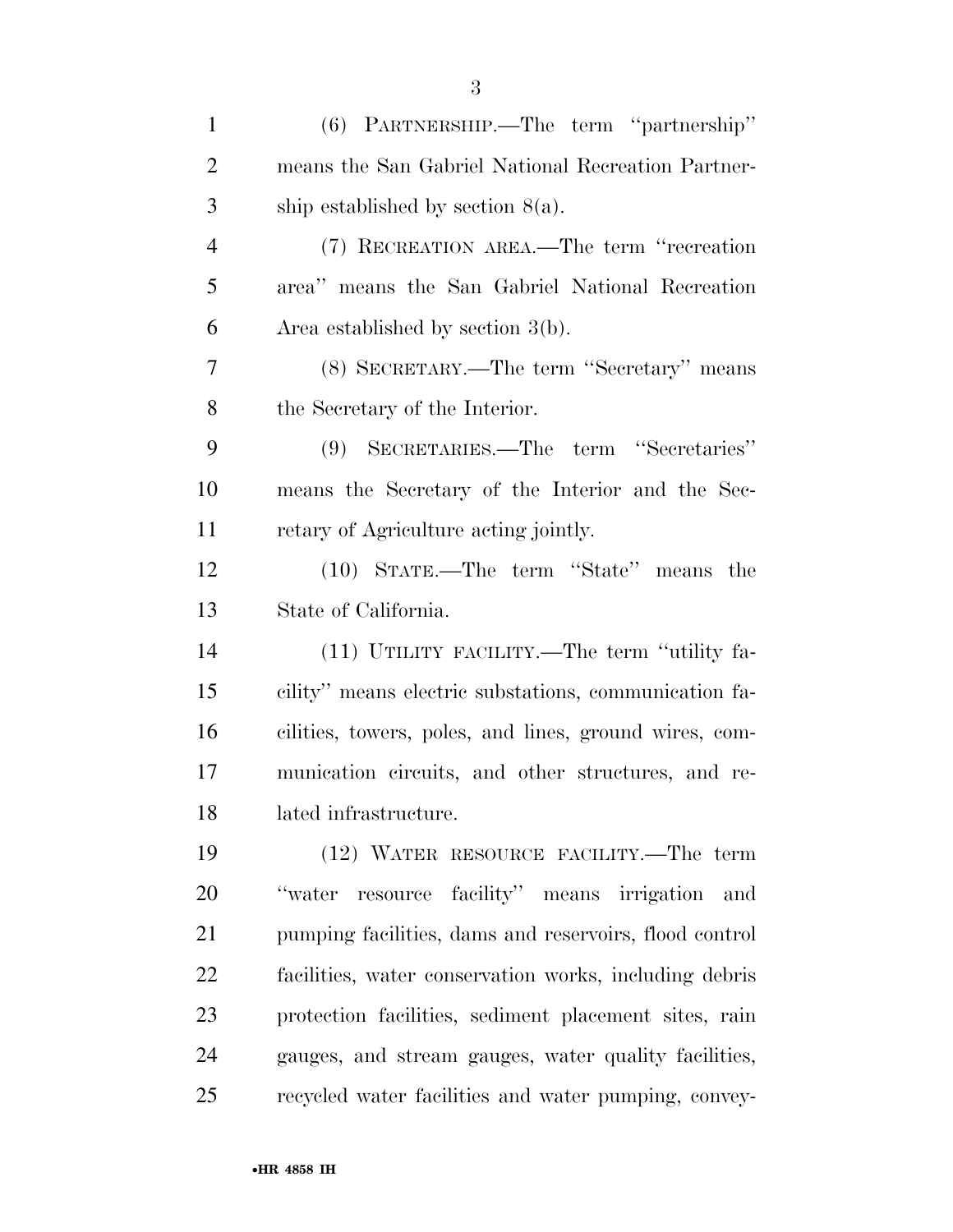ance distribution systems, and water treatment fa- cilities, aqueducts, canals, ditches, pipelines, wells, hydropower projects, and transmission and other an- cillary facilities, groundwater recharge facilities, water conservation, water filtration plants, and other water diversion, conservation, groundwater recharge, storage, and carriage structures. **SEC. 3. ESTABLISHMENT OF SAN GABRIEL NATIONAL RECREATION AREA.**  (a) PURPOSES.—The purposes of this Act are— (1) to conserve, protect, and enhance for the benefit and enjoyment of present and future genera- tions the ecological, scenic, wildlife, recreational, cul- tural, historical, natural, educational, and scientific resources of the recreation area; (2) to provide environmentally responsible, well- managed recreational opportunities within the recre- ation area, and improve access to and from the recreation area; (3) to provide expanded educational and inter- pretive services that will increase public under- standing of and appreciation for the natural and cul-23 tural resources of the recreation area; (4) to facilitate the cooperative management of

the lands and resources within the recreation area,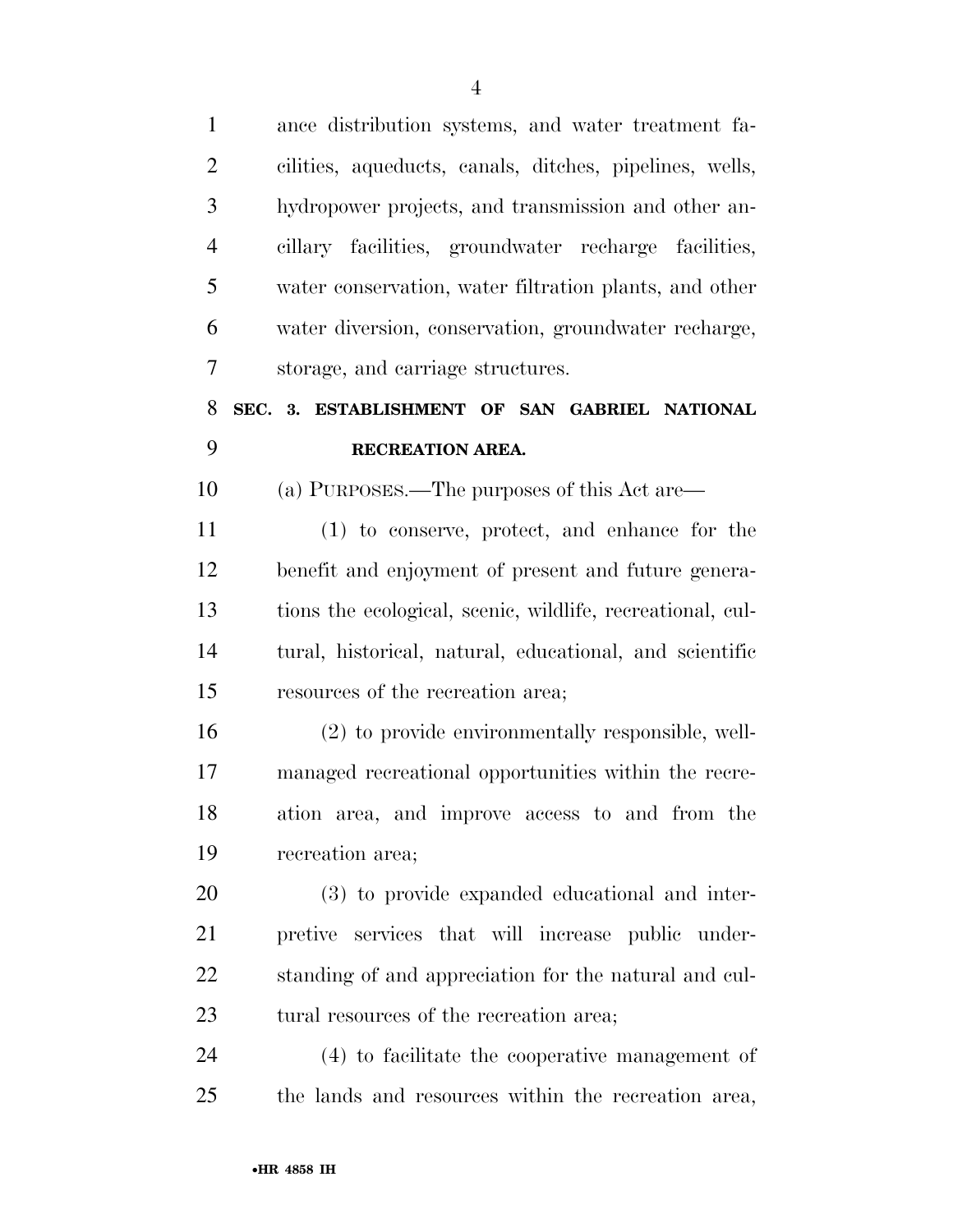in collaboration with the State and political subdivi- sions of the State, historical, business, cultural, civic, recreational, tourism and other nongovern-mental organizations, and the public; and

 (5) to allow the continued use of the recreation area by all persons, entities, and local government agencies in activities relating to integrated water management, flood protection, water conservation, water quality, water rights, water supply, ground- water recharge and monitoring, wastewater treat- ment, public roads and bridges, and utilities within or adjacent to the recreation area.

 (b) ESTABLISHMENT AND BOUNDARIES.—Subject to valid existing rights, there is hereby designated the San Gabriel National Recreation Area in the State, which shall consist of approximately 615,245 acres of Federal lands and interests in land in the State as depicted on the map titled ''San Gabriel National Recreation Area'' and dated June 12, 2014.

20 (c) MAP AND LEGAL DESCRIPTION.—

 (1) IN GENERAL.—As soon as practicable after 22 the date of the enactment of this Act, the Secretary shall file a map and a legal description of the recre-ation area with—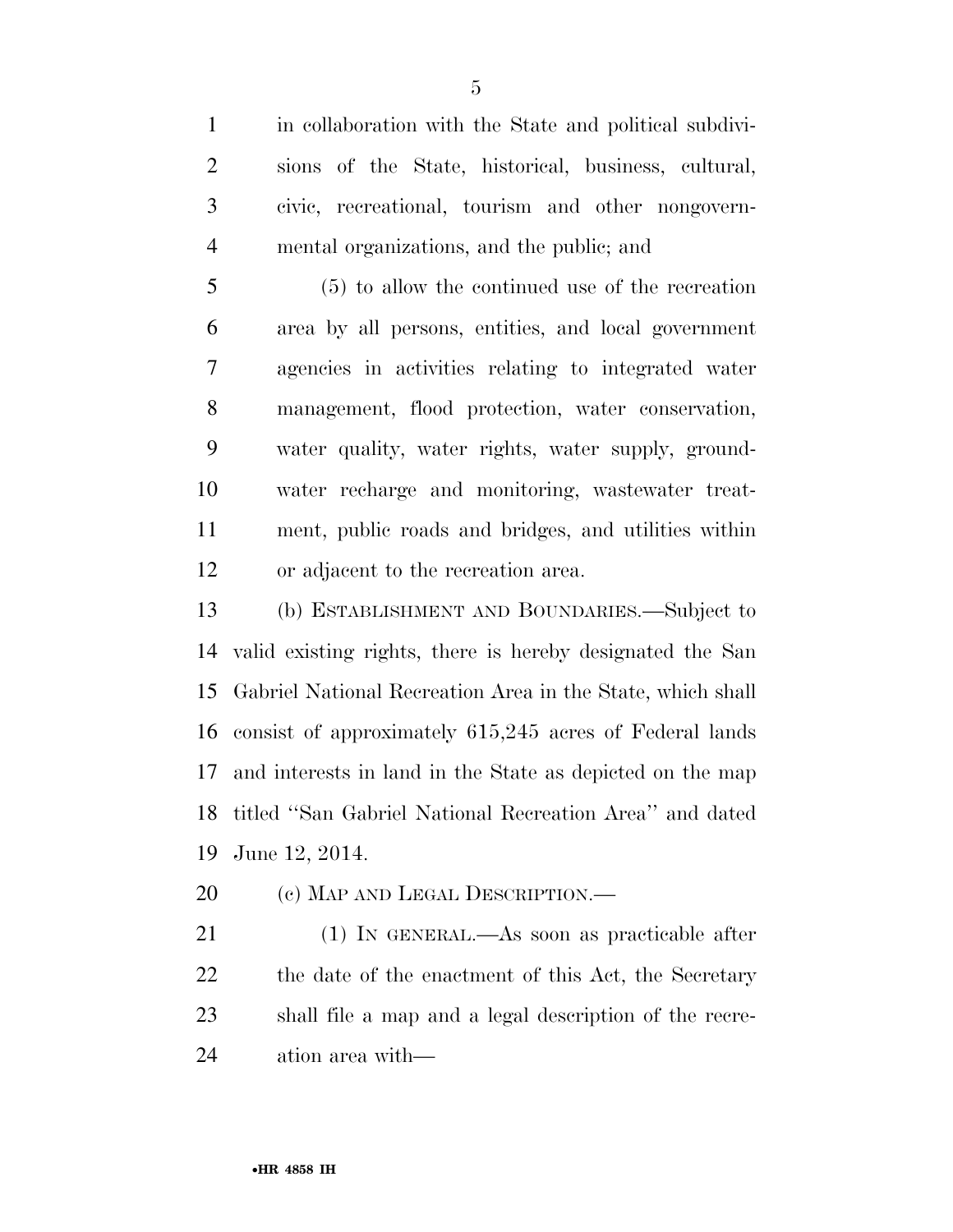| $\mathbf{1}$   | (A) the Committee on Natural Resources                 |
|----------------|--------------------------------------------------------|
| $\overline{2}$ | of the House of Representatives; and                   |
| 3              | (B) the Committee on Energy and Natural                |
| $\overline{4}$ | Resources of the Senate.                               |
| 5              | (2) FORCE OF LAW.—The map and legal de-                |
| 6              | scription filed under paragraph (1) shall have the     |
| 7              | same force and effect as if included in this Act, ex-  |
| 8              | cept that the Secretary may correct any clerical and   |
| 9              | typographical errors in the map and legal descrip-     |
| 10             | tion.                                                  |
| 11             | (3) PUBLIC AVAILABILITY.—The map and legal             |
| 12             | description filed under paragraph (1) shall be on file |
| 13             | and available for public inspection in the appropriate |
| 14             | offices of the Forest Service and agencies of the De-  |
| 15             | partment of the Interior.                              |
| 16             | (d) ADMINISTRATION AND JURISDICTION.—                  |
| 17             | (1) NATIONAL FOREST SYSTEM LANDS.—The                  |
| 18             | National Forest System lands within the recreation     |
| 19             | area shall be administered by the Secretary of Agri-   |
| 20             | culture.                                               |
| 21             | (2)<br>NATIONAL PARK SYSTEM<br>LANDS.—The              |
| 22             | park lands shall be administered by the Secretary as   |
| 23             | a unit of the National Park System.                    |
| 24             | (3) NO CHANGE IN JURISDICTION.—Nothing in              |
| 25             | this Act transfers administrative jurisdiction of Fed- |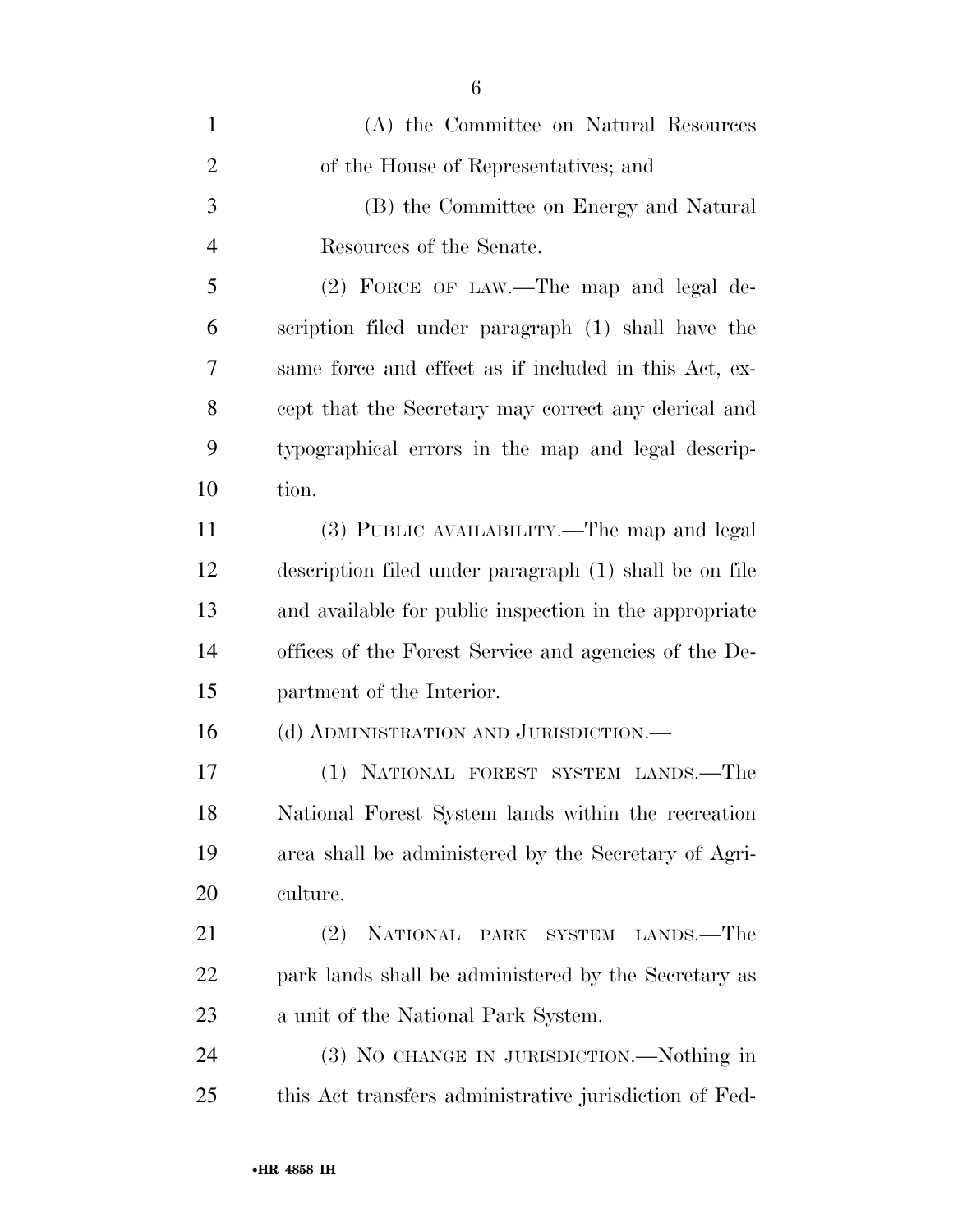eral lands from the Secretary of Defense or Sec- retary of Agriculture to the Secretary. (4) STATE AND LOCAL JURISDICTION.—Noth- ing in this Act alters, modifies, or diminishes any right, responsibility, power, authority, jurisdiction, or entitlement of the State, any political subdivision thereof, or any State, or local agency under existing Federal, State, and local law (including regulations). (5) MILITARY JURISDICTION.—Nothing in this Act affects lands under the jurisdiction of the Sec- retary of Defense. (6) APPLICABLE LAW.—Nothing in this Act shall be construed to apply the laws (including regu- lations) generally applicable to units of the National Park System to the National Forest System lands in the recreation area. (7) ADMINISTRATIVE TRANSFER.—Administra- tive jurisdiction over the approximately 2,987 acres of land administered by the Bureau of Land Man- agement that is identified as ''BLM lands for trans-fer'' on the map entitled ''San Gabriel National

 Recreation Area,'' and dated June 12, 2014, is transferred from the Bureau of Land Management 24 to the National Park Service.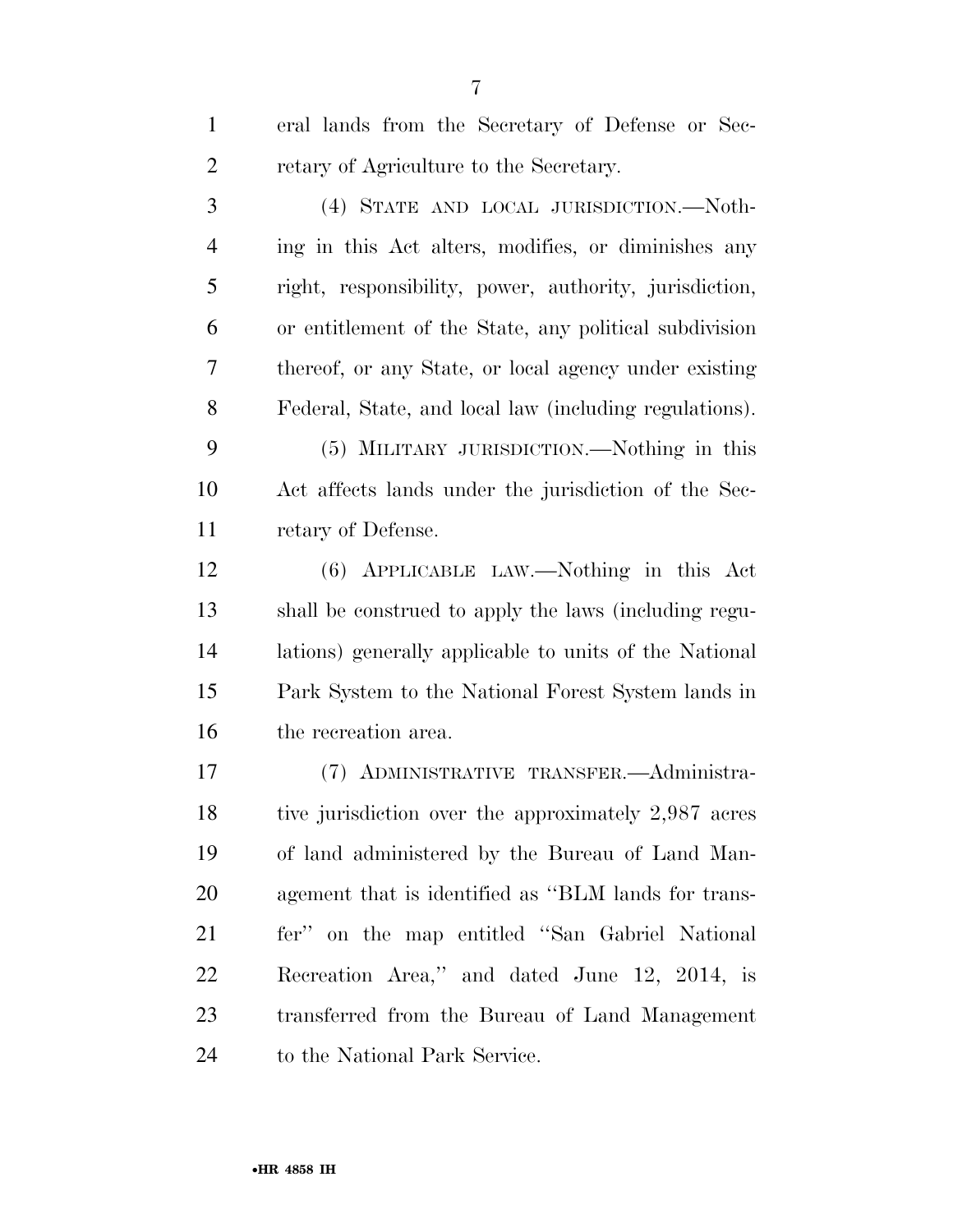## **SEC. 4. MANAGEMENT.**

| 2  | (a) NATIONAL FOREST SYSTEM.—Subject to valid                    |
|----|-----------------------------------------------------------------|
| 3  | existing rights, the Secretary of Agriculture shall manage      |
| 4  | the National Forest System lands within the recreation          |
| 5  | area in a manner that protects, and enhances their natural      |
| 6  | resources and values, in accordance with—                       |
| 7  | $(1)$ this Act;                                                 |
| 8  | (2) the laws, regulations, and rules applicable                 |
| 9  | to the National Forest System;                                  |
| 10 | $(3)$ the Wilderness Act $(16 \text{ U.S.C. } 1131 \text{ et }$ |
| 11 | seq.); and                                                      |
| 12 | (4) other applicable law (including Federal,                    |
| 13 | State, or local law, and regulations).                          |
| 14 | (b) NATIONAL PARK SYSTEM.—Subject to valid ex-                  |
| 15 | isting rights, the Secretary shall manage the park lands        |
| 16 | in a manner that protects, and enhances their natural re-       |
| 17 | sources and values, in accordance with—                         |
| 18 | $(1)$ this Act;                                                 |
| 19 | (2) the laws generally applicable to units of the               |
| 20 | National Park System, including the National Park               |
| 21 | Service Organic Act (16 U.S.C. 1 et seq.); and                  |
| 22 | other applicable law (including Federal,<br>(3)                 |
| 23 | State, or local law, and regulations).                          |
| 24 | (c) CONSULTATION.—The Secretary of Agriculture                  |
| 25 | and the Secretary shall consult with the Secretary of De-       |
| 26 | fense regarding opportunities to manage, to the maximum         |
|    | •HR 4858 IH                                                     |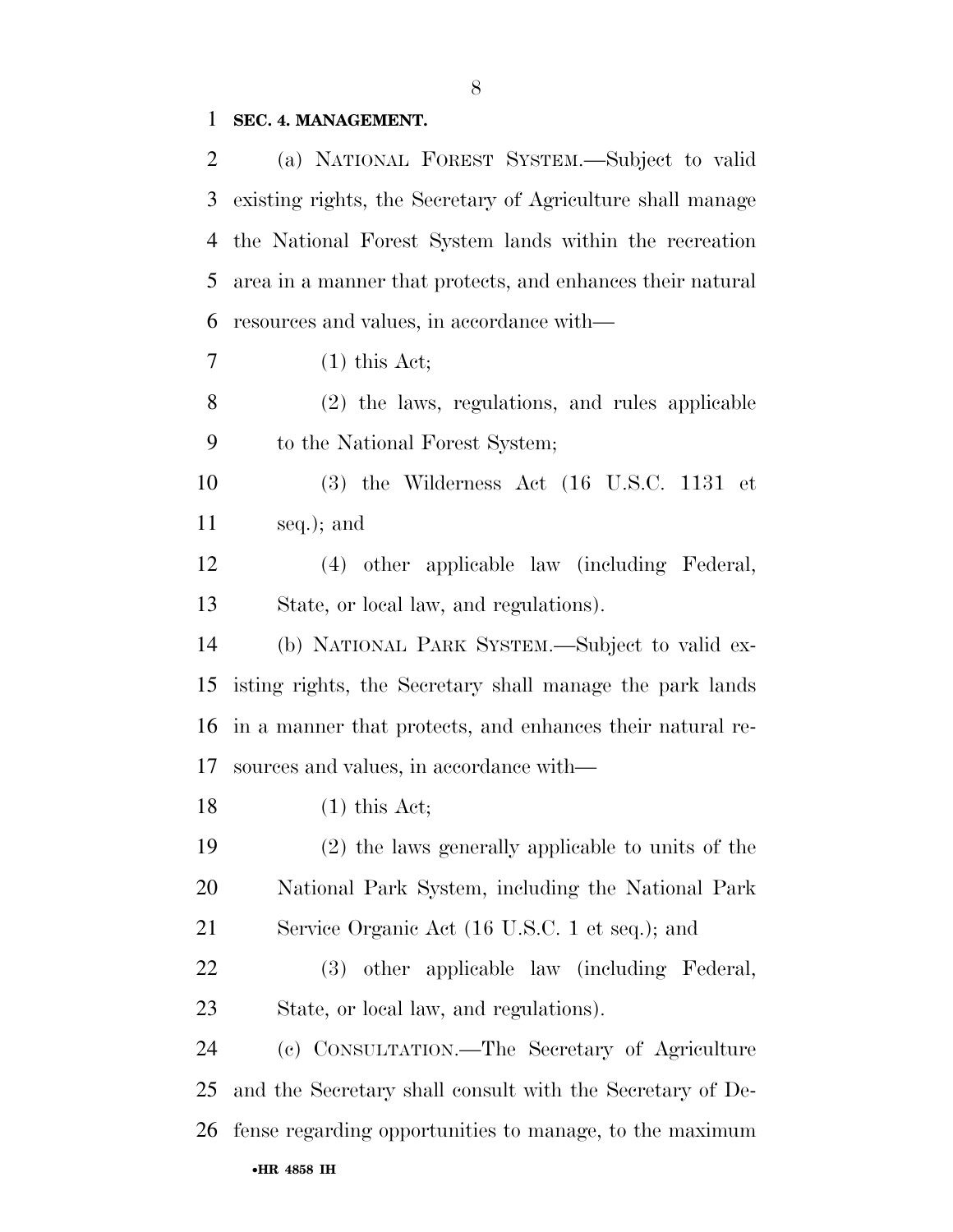extent practicable, the Army Corps of Engineers lands within the recreation area in accordance with the purposes described in section 3(a).

- (d) USES.—
- (1) NATIONAL FOREST SYSTEM.—Subject to valid existing rights, the Secretary of Agriculture shall—

 (A) allow such uses of the National Forest System lands as the Secretary of Agriculture determines would further the purposes de-11 section 3(a).

 (B) continue to authorize, maintain, and enhance the recreational use of National Forest System lands within the recreation area, includ- ing hunting, fishing, swimming, bicycling, camping, hiking, hang gliding, sightseeing, na- ture study, horseback riding, rafting, motorized recreation on authorized routes and in author- ized areas, and other recreational activities that are feasible and consistent with—

 (i) the purposes described in section 22  $3(a);$ 

(ii) this section; and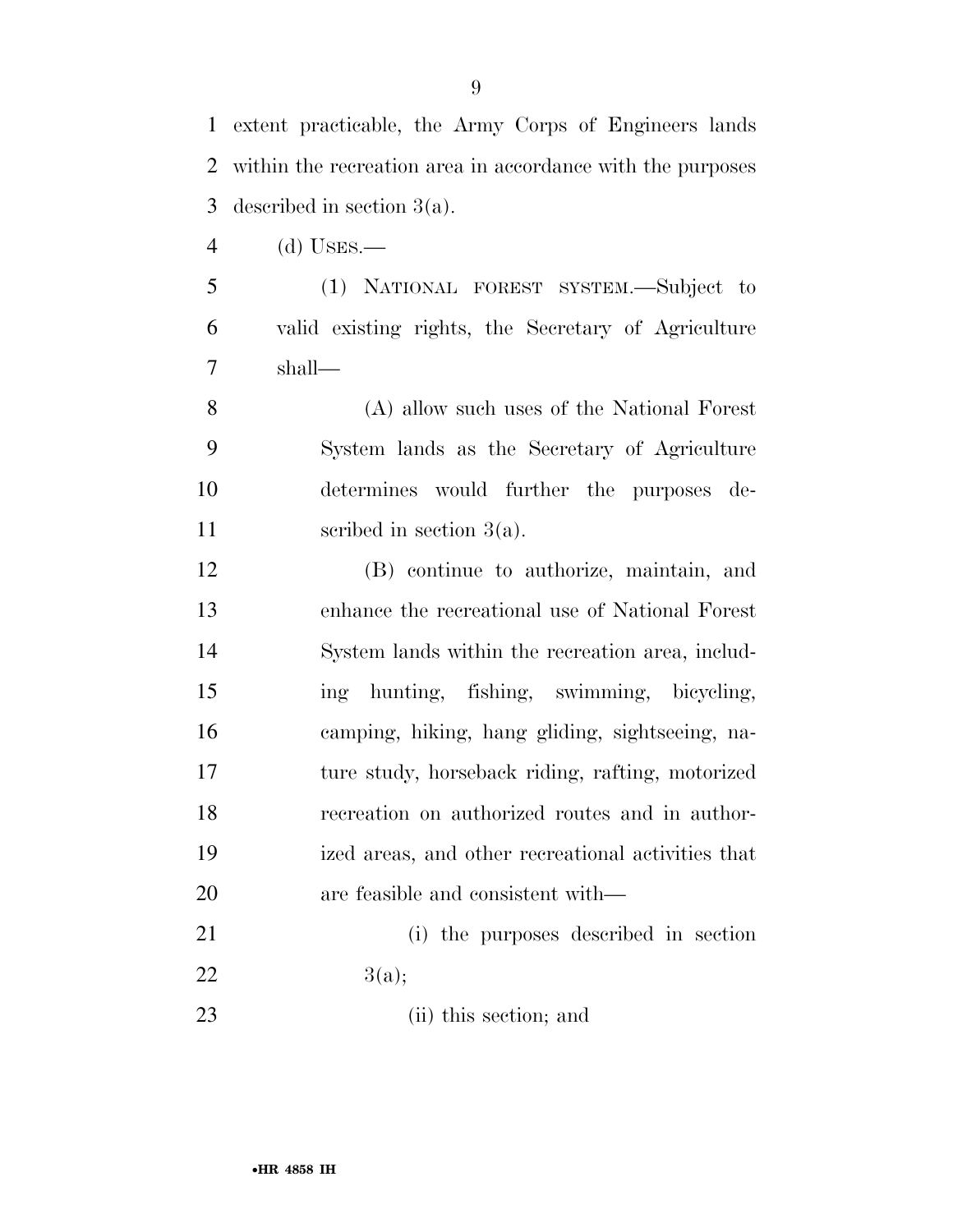| $\mathbf{1}$   | (iii) any other applicable Federal,               |
|----------------|---------------------------------------------------|
| $\overline{2}$ | State, and local laws, ordinances, and            |
| 3              | plans.                                            |
| $\overline{4}$ | (2) NON-FEDERAL LANDS.—Nothing in this Act        |
| 5              | shall—                                            |
| 6              | (A) authorize the Secretary or the Sec-           |
| 7              | retary of Agriculture to take any action that     |
| 8              | would affect the use of any land not owned by     |
| 9              | the United States;                                |
| 10             | (B) affect the use of, or access to, any          |
| 11             | non-Federal land within the recreation area;      |
| 12             | (C) modify any provision of Federal, State,       |
| 13             | or local law with respect to public access to or  |
| 14             | use of non-Federal land;                          |
| 15             | (D) require any owner of non-Federal land         |
| 16             | to allow public access (including Federal, State, |
| 17             | or local government access) to private property   |
| 18             | or any other non-Federal land;                    |
| 19             | (E) alter any duly adopted land use regu-         |
| 20             | lation, approved land use plan, or any other      |
| 21             | regulatory authority of any State, or local agen- |
| 22             | cy, or tribal government;                         |
| 23             | (F) create any liability, or affects any li-      |
| 24             | ability under any other law, of any private       |
| 25             | property owner or other owner of non-Federal      |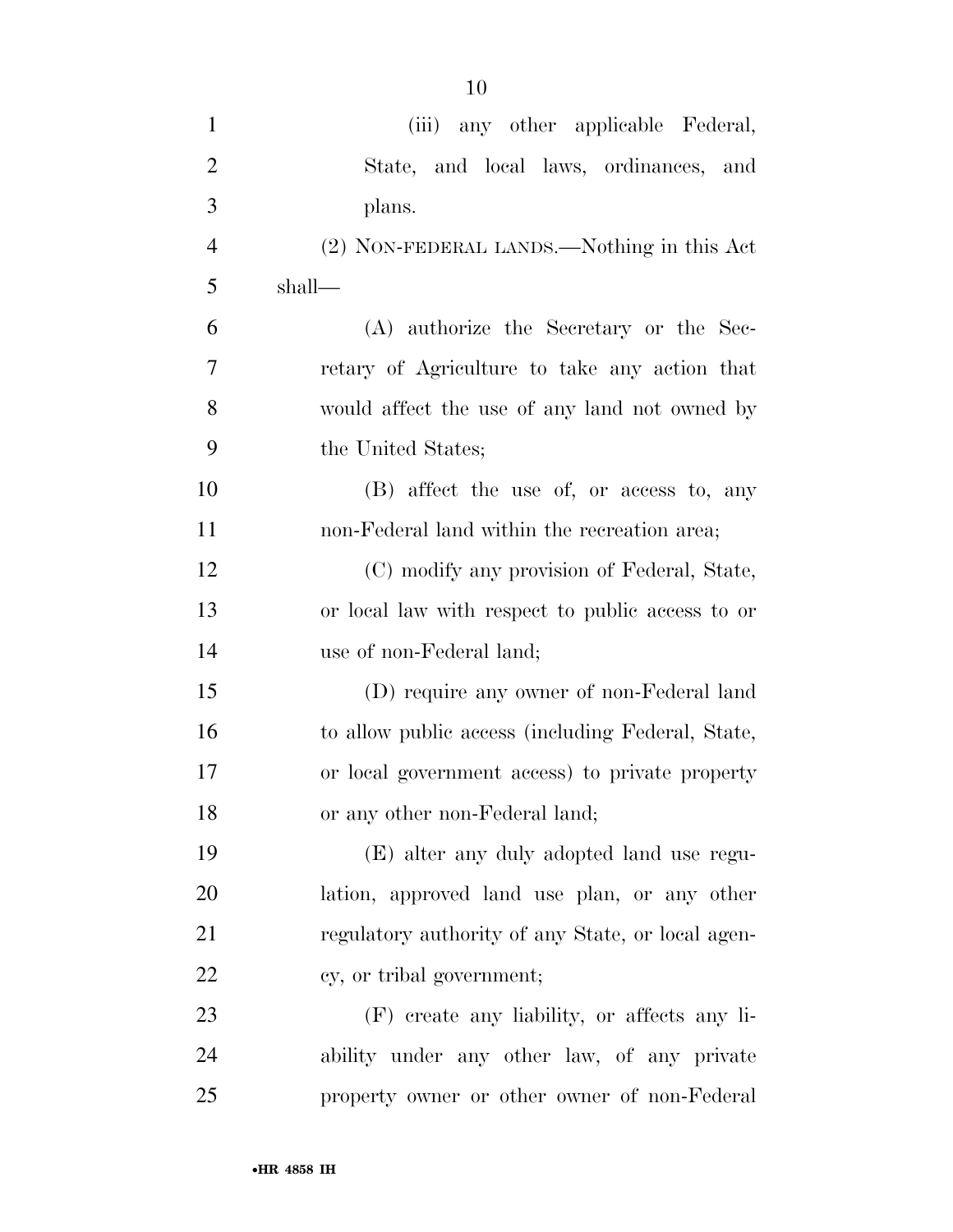| $\mathbf{1}$   | land with respect to any person injured on pri-    |
|----------------|----------------------------------------------------|
| $\overline{2}$ | vate property or other non-Federal land;           |
| 3              | (G) convey any land use or other regu-             |
| $\overline{4}$ | latory authority to the partnership;               |
| 5              | (H) be construed to cause any Federal,             |
| 6              | State, or local regulations or permit require-     |
| 7              | ments intended to apply to units of the Na-        |
| 8              | tional Park System, to affect the Federal lands    |
| 9              | outside of park lands or non-Federal lands of      |
| 10             | the recreation area; or                            |
| 11             | (I) require any city to participate in any         |
| 12             | program administered by the Secretary or Sec-      |
| 13             | retary of Agriculture.                             |
| 14             | (3) COOPERATION.—The Secretary and the             |
| 15             | Secretary of Agriculture are encouraged to work    |
| 16             | with owners of non-Federal land who have agreed to |
| 17             | cooperate with the Secretary and the Secretary of  |
| 18             | Agriculture to further the purposes of this Act.   |
| 19             | (4) BUFFER ZONES.-                                 |
| 20             | (A) IN GENERAL.—Congress does not in-              |
| 21             | tend for designation of the recreation area to     |
| 22             | lead to the creation of protective perimeters or   |
| 23             | buffer zones around the recreation area.           |
| 24             | (B) ACTIVITIES OR USES UP TO BOUND-                |
| 25             | ARIES.—The fact that certain activities or land    |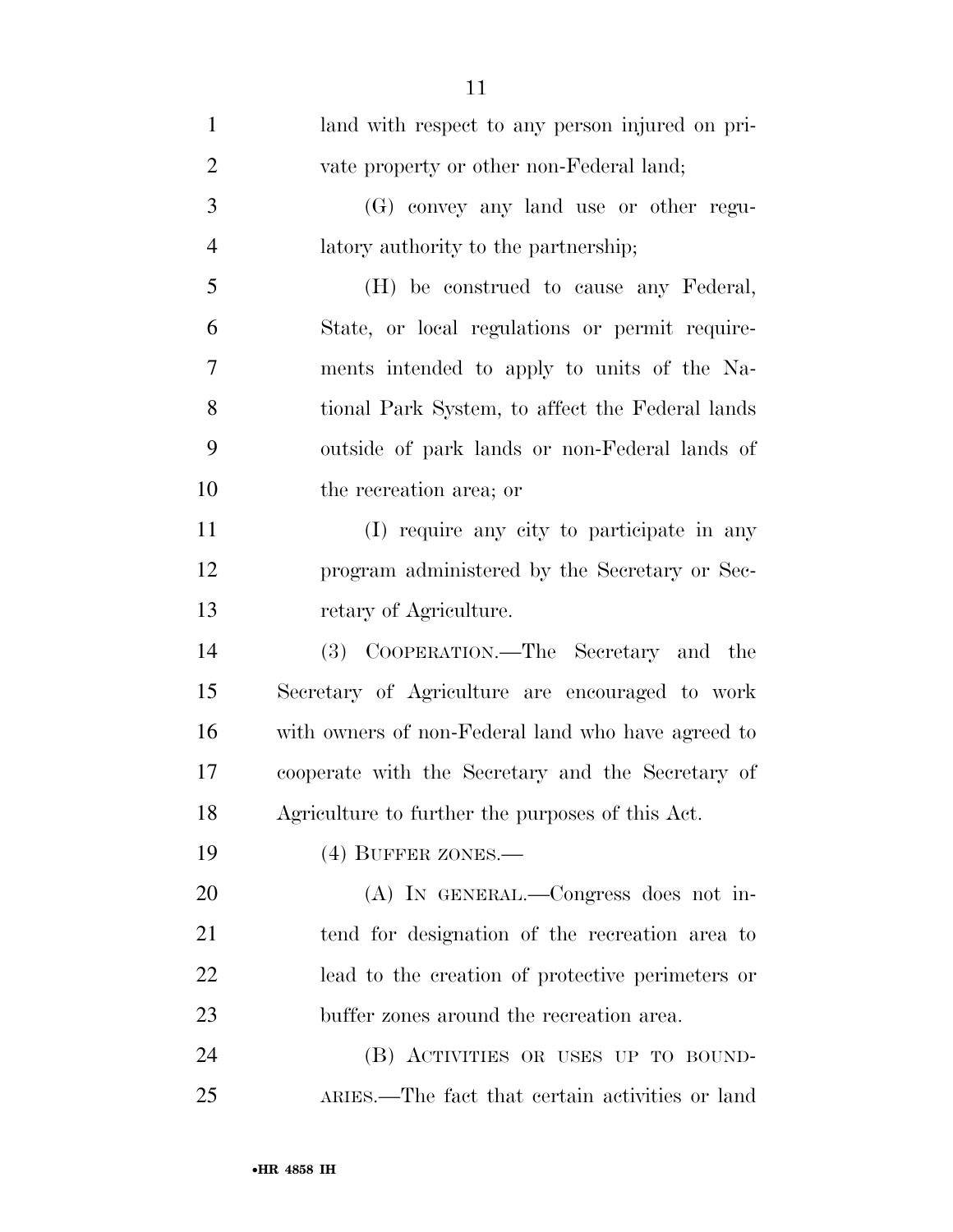can be seen or heard from within the recreation area shall not, of itself, preclude the activities or land uses up to the boundary of the recre-ation area.

 (5) FACILITIES.—Nothing in this Act shall af- fect the operation, maintenance, modification, con- struction, or expansion of any water resource facility or any solid waste, sanitary sewer, water or waste- water treatment, groundwater recharge or conserva- tion, hydroelectric, conveyance distribution system, recycled water facility, or utility facility located with-in or adjacent to the recreation area.

 (6) EXEMPTION.—Section 5(c) of Public Law 90–401 (16 U.S.C. 460l–22(c)) shall not apply to the Puente Hills landfill, materials recovery facility, or intermodal facility.

 (e) MANAGEMENT PLAN.—Not later than 3 years after the date of the enactment of this Act, the Secretaries and the advisory council shall create a comprehensive management plan for the recreation area that fulfills the purposes described in section 3(a).

22 (1) IN GENERAL.—In developing the manage- ment plan required by this section, and to the extent consistent with this section, the Secretaries may in-corporate any provision from a land and resource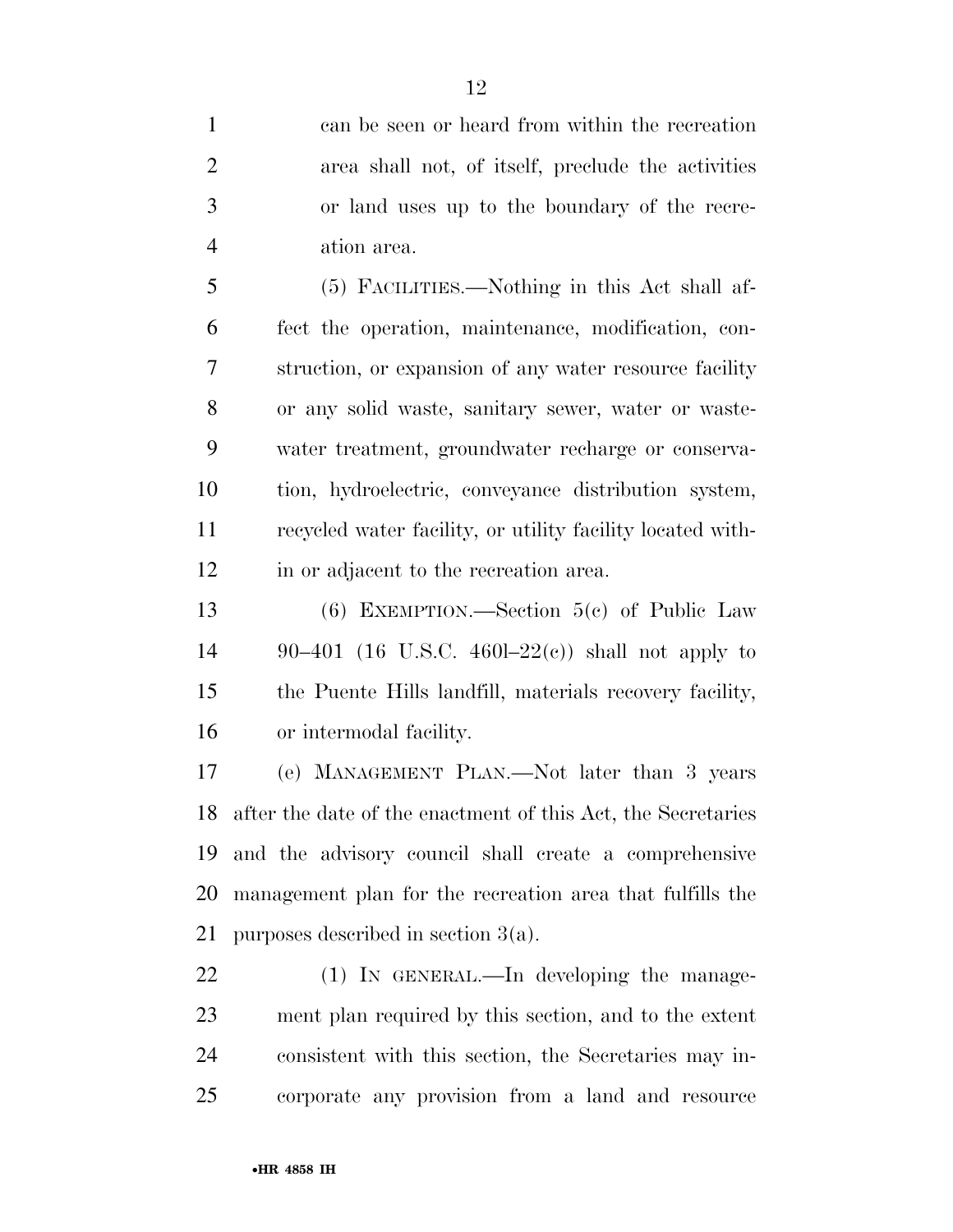management plan, or any other plan applicable to the recreation area.

 (2) ACCESS AND VISITOR SERVICES.—The Sec- retaries shall, to the maximum extent practicable, incorporate the visitor services plan and access study required by section 9 into the management plan re-quired by this subsection.

 (3) PARTNERSHIP.—In developing the manage- ment plan, the Secretaries shall consider rec- ommendations of the partnership. To the maximum extent practicable, the Secretary shall incorporate recommendations of the partnership into the man- agement plan, where such recommendations are fea- sible and consistent with the purposes in section 3(a), this Act, and applicable laws (including regula-tions).

(f) FISH AND WILDLIFE.—

 (1) IN GENERAL.—Nothing in this Act affects the jurisdiction of the State with respect to fish and wildlife located on public land in the State.

 (2) HUNTING.—The Secretary of Agriculture may permit hunting on National Forest System lands within the recreation area, consistent with ap-plicable Federal, State, and local laws.

25 (g) MOTORIZED VEHICLES.—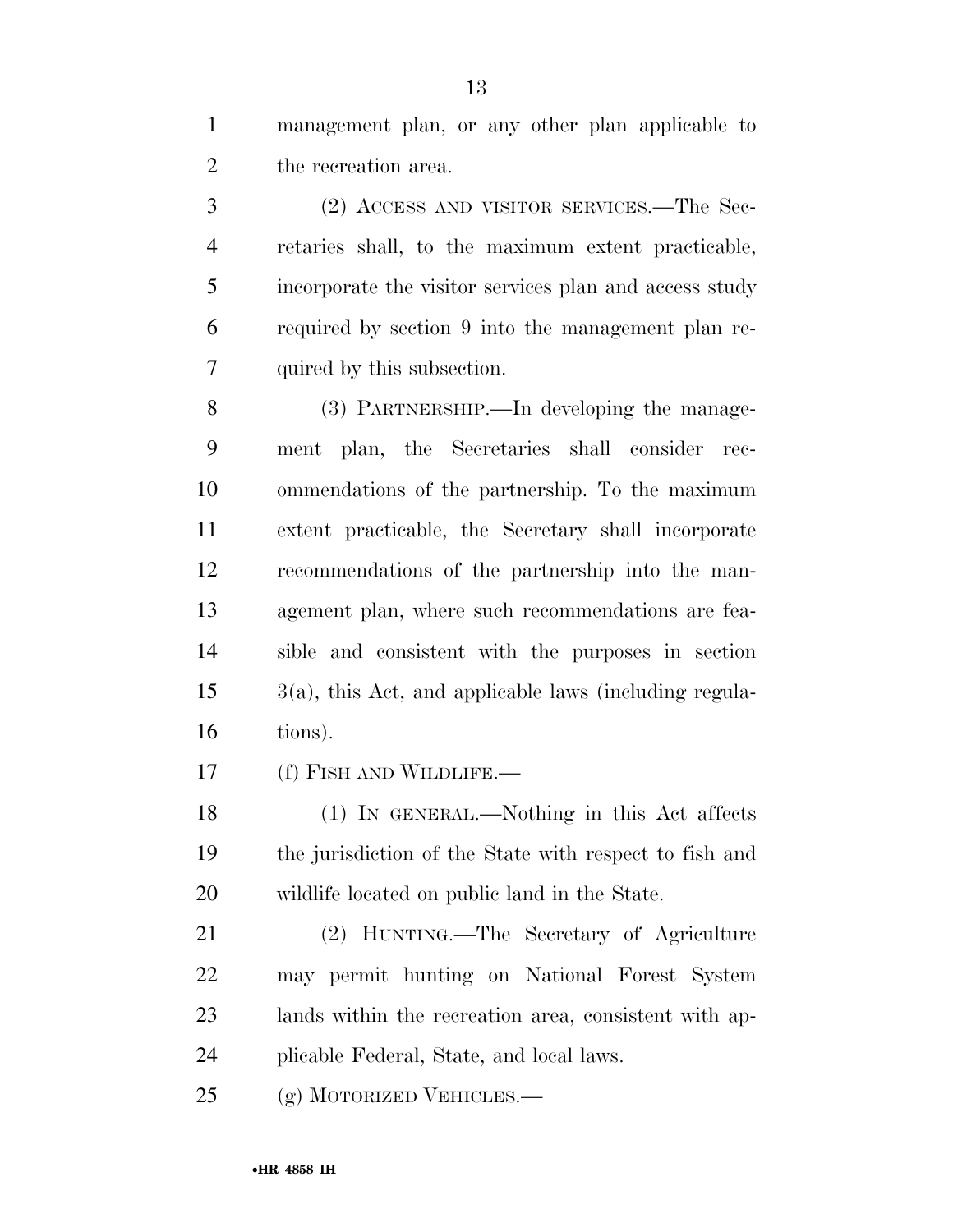| $\mathbf{1}$   | (1) IN GENERAL.—Except as provided in para-           |
|----------------|-------------------------------------------------------|
| $\overline{2}$ | graph (2), motorized vehicle use on National Forest   |
| 3              | System lands within the recreation area shall be per- |
| $\overline{4}$ | mitted only on roads and trails designated by the     |
| 5              | management plan for use by motorized vehicles.        |
| 6              | (2) EXCEPTION.—The Secretary of Agriculture           |
| 7              | may permit the use of motorized vehicles off roads    |
| 8              | and trails designated for use by motorized vehicles—  |
| 9              | $(A)$ to respond to an emergency;                     |
| 10             | (B) for administrative purposes;                      |
| 11             | $(C)$ within the —                                    |
| 12             | (i) Little Rock Off-Highway Vehicle                   |
| 13             | Area; and                                             |
| 14             | (ii) San Gabriel Canyon Off-Highway                   |
| 15             | Vehicle Area; or                                      |
| 16             | (D) as necessary to permit local govern-              |
| 17             | ment agencies and electrical or communication         |
| 18             | utilities to perform activities relating to fire      |
| 19             | management, law enforcement, integrated water         |
| 20             | management, flood protection and water con-           |
| 21             | servation (including debris control and sediment      |
| 22             | management), water replenishment, water               |
| 23             | rights, water supply, public roads and bridges,       |
| 24             | utility facility, including the operation, mainte-    |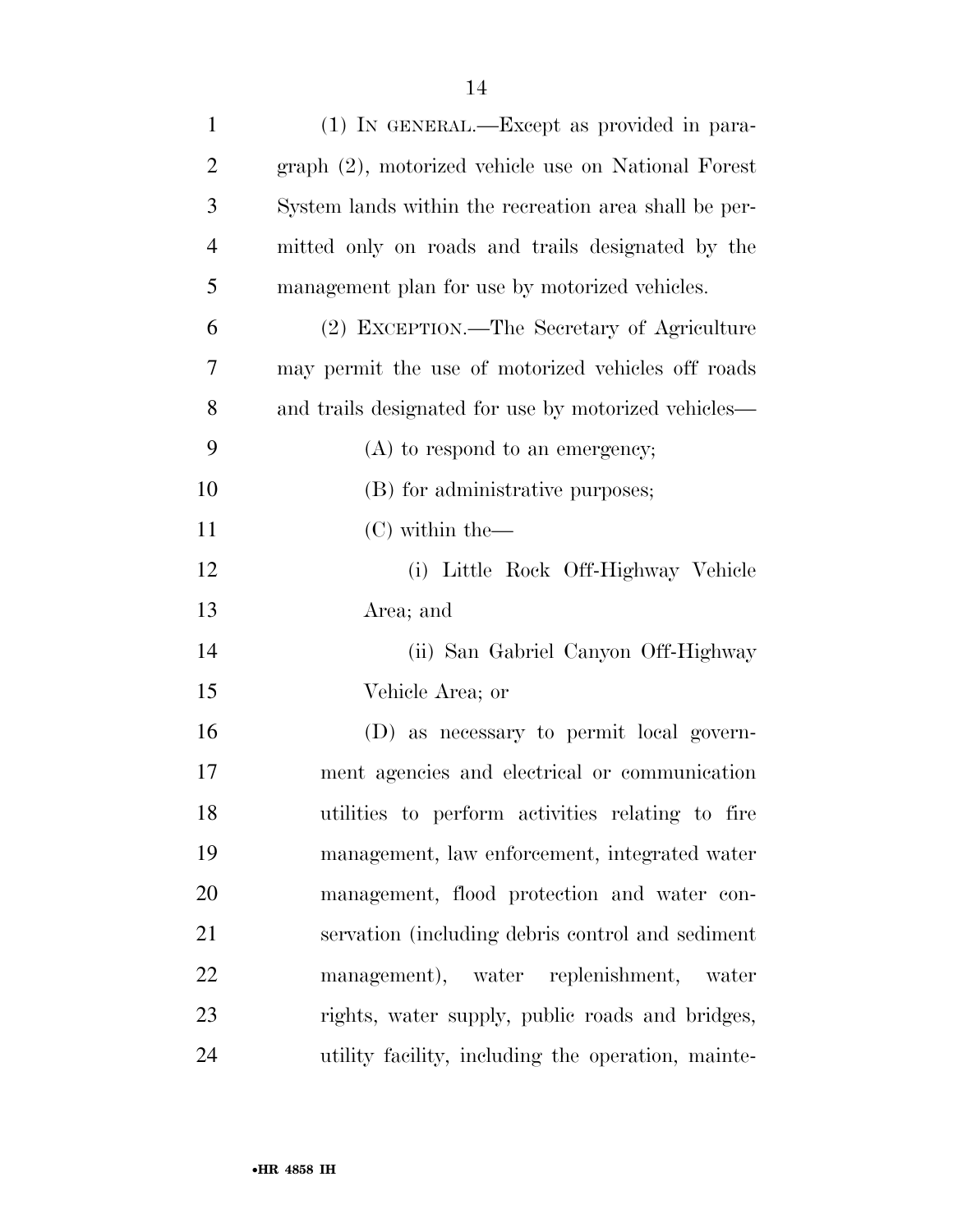| $\mathbf{1}$   | nance, and construction of any utility facility or        |
|----------------|-----------------------------------------------------------|
| $\overline{2}$ | right-of-way.                                             |
| 3              | (h) WITHDRAWAL.—                                          |
| $\overline{4}$ | (1) IN GENERAL.—Subject to valid existing                 |
| 5              | rights, all Federal land within the recreation area is    |
| 6              | withdrawn from—                                           |
| 7              | (A) entry, appropriation, or disposal under               |
| 8              | the public land laws;                                     |
| 9              | (B) location, entry, and patent under the                 |
| 10             | mining laws; and                                          |
| 11             | (C) leasing or disposition under all laws re-             |
| 12             | lating to-                                                |
| 13             | (i) minerals; and                                         |
| 14             | (ii) operation of the mineral leasing,                    |
| 15             | mineral materials, and geothermal leasing                 |
| 16             | laws.                                                     |
| 17             | (2) ADDITIONAL LAND.—If the Secretary of                  |
| 18             | Agriculture or the Secretary acquires additional          |
| 19             | land, in accordance with section $5(a)$ , that is located |
| 20             | within or adjacent to the recreation area after the       |
| 21             | date of the enactment of this Act, the land is with-      |
| 22             | drawn from operation of the laws referred to in           |
| 23             | paragraph $(1)$ on the date of acquisition of the land.   |
| 24             | (i) GRAZING.—The Secretary of Agriculture shall           |
| 25             | permit grazing on the National Forest System lands with-  |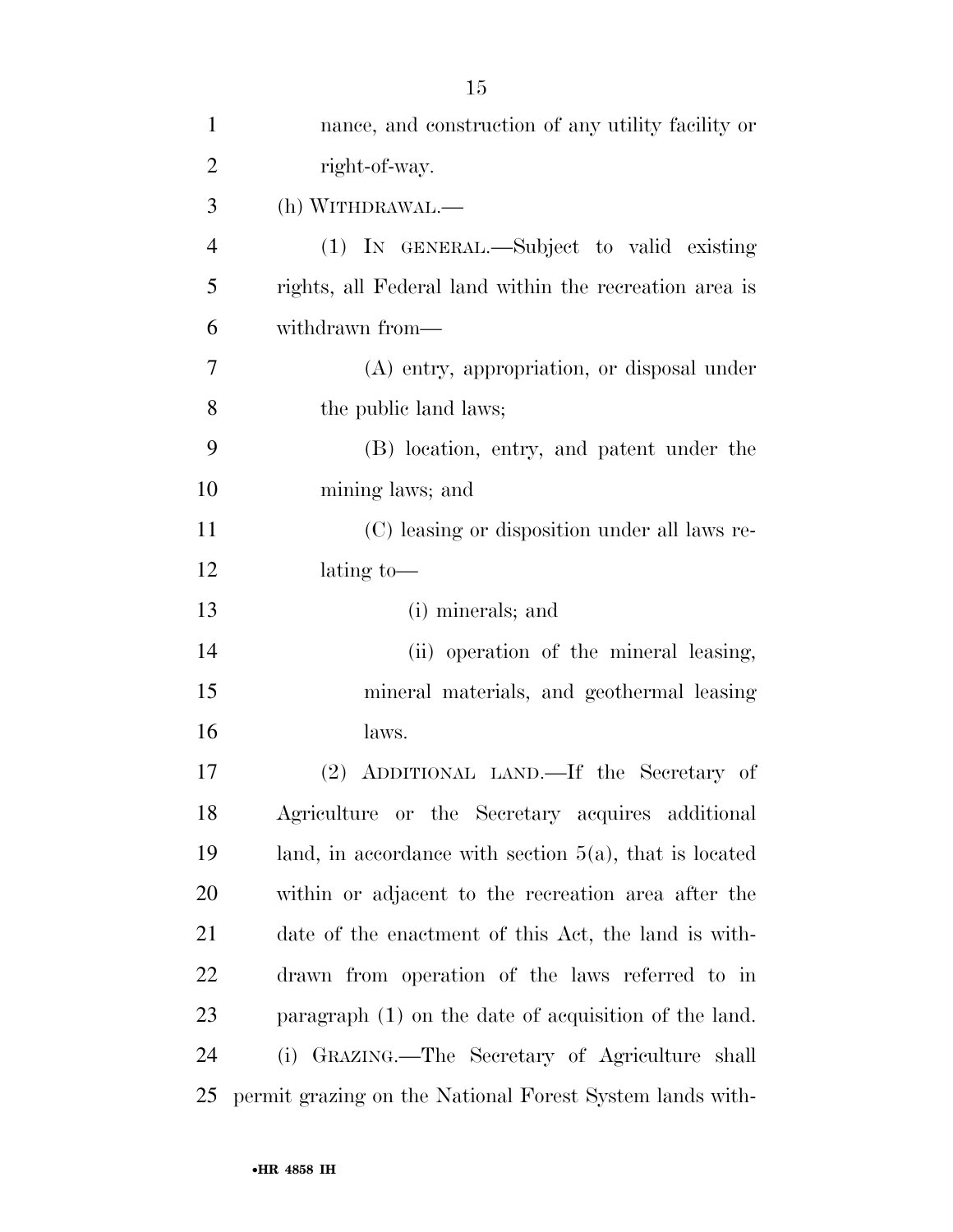| $\mathbf{1}$   | in the recreation area, where established before the date |
|----------------|-----------------------------------------------------------|
| $\overline{2}$ | of the enactment of this Act—                             |
| 3              | (1) subject to all applicable laws (including reg-        |
| $\overline{4}$ | ulations);                                                |
| 5              | (2) consistent with the purposes described in             |
| 6              | subsection $3(a)$ ; and                                   |
| 7              | (3) subject to such reasonable regulations as             |
| 8              | the Secretary of Agriculture deems necessary.             |
| 9              | (j) WILDLAND FIRE OPERATIONS.—                            |
| 10             | (1) IN GENERAL.—Nothing in this section pro-              |
| 11             | hibits the Secretary of Agriculture in cooperation        |
| 12             | with other Federal, State, and local agencies, as ap-     |
| 13             | propriate, from conducting wildland fire operations,      |
| 14             | consistent with the purposes described in section         |
| 15             | $3(a)$ .                                                  |
| 16             | (2) CONSULTATION AND REVISION OF PLANS.—                  |
| 17             | As soon as practicable after the date of enactment        |
| 18             | of this Act, the Secretary shall, in consultation with    |
| 19             | appropriate State or local firefighting agencies,         |
| 20             | amend the local fire management plans that apply to       |
| 21             | the recreation area.                                      |
| 22             | (k) NATIVE AMERICAN CULTURAL AND RELIGIOUS                |
| 23             | USES.—Nothing in this Act diminishes—                     |
| 24             | $(1)$ the rights of any Indian tribe; or                  |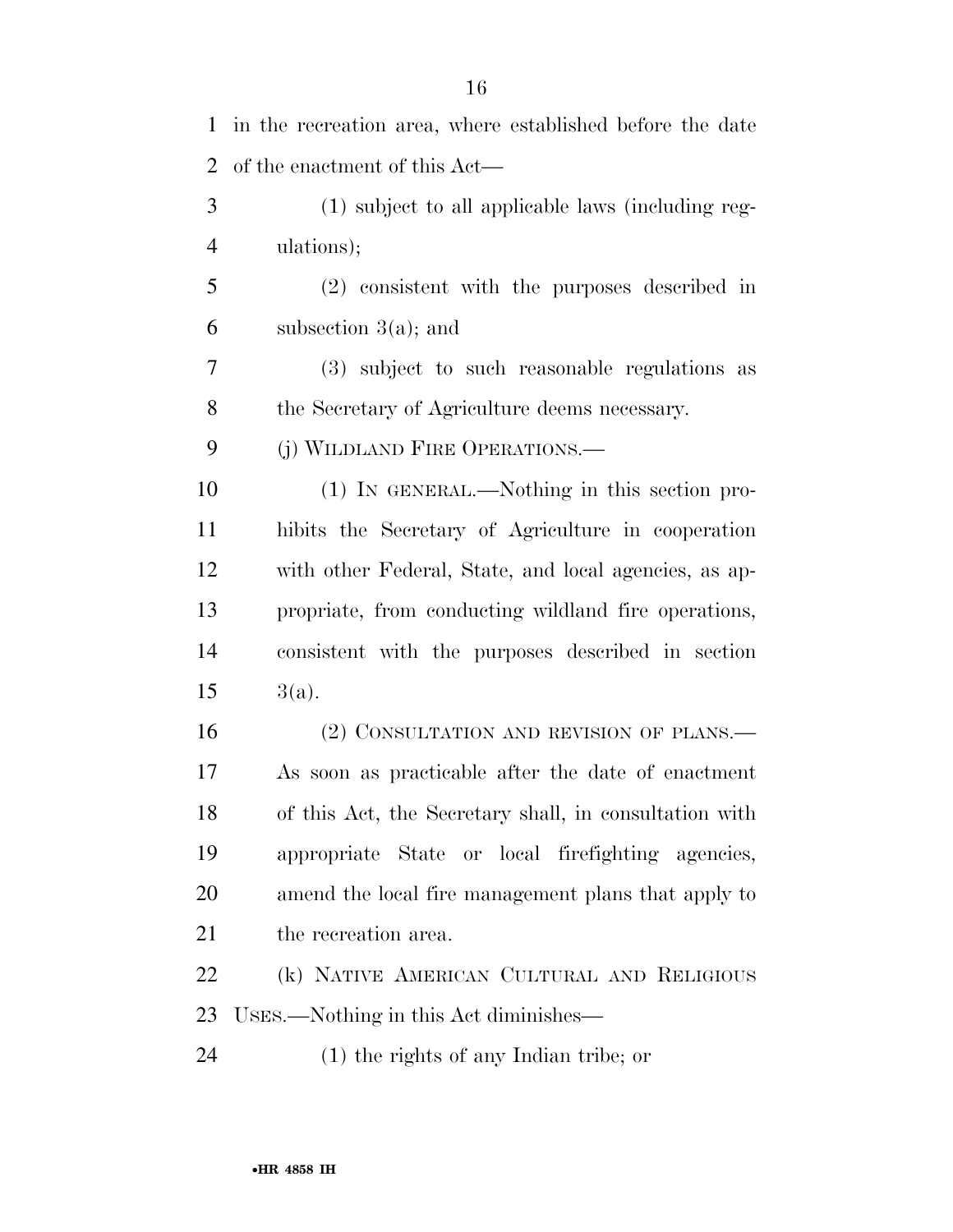| $\mathbf{1}$   | (2) any tribal rights regarding access to Fed-             |
|----------------|------------------------------------------------------------|
| $\overline{2}$ | eral land for tribal activities, including spiritual, cul- |
| 3              | tural, and traditional food-gathering activities.          |
| $\overline{4}$ | SEC. 5. NON-FEDERAL LANDS.                                 |
| 5              | (a) INCORPORATION AND LIMITATION ON ACQUIRED               |
| 6              | LANDS AND INTERESTS.                                       |
| 7              | (1) AUTHORITY.—The Secretary and the Sec-                  |
| 8              | retary of Agriculture may acquire non-Federal land         |
| 9              | within the boundaries of the recreation area only          |
| 10             | through exchange, donation, or purchase from a will-       |
| 11             | ing seller.                                                |
| 12             | (2) EMINENT DOMAIN.—Nothing in this Act                    |
| 13             | authorizes the use of eminent domain to acquire            |
| 14             | land or interests in land.                                 |
| 15             | $(3)$ MANAGEMENT.—                                         |
| 16             | $(A)$ In GENERAL.—Any land or interest in                  |
| 17             | land acquired by the United States and located             |
| 18             | within the recreation area shall—                          |
| 19             | (i) be part of the recreation area; and                    |
| 20             | be administered in accordance<br>(ii)                      |
| 21             | $with-$                                                    |
| 22             | (I) this section; and                                      |
| 23             | (II) any other applicable law (in-                         |
| 24             | cluding regulations).                                      |
| 25             | (B) ADMINISTRATION.—                                       |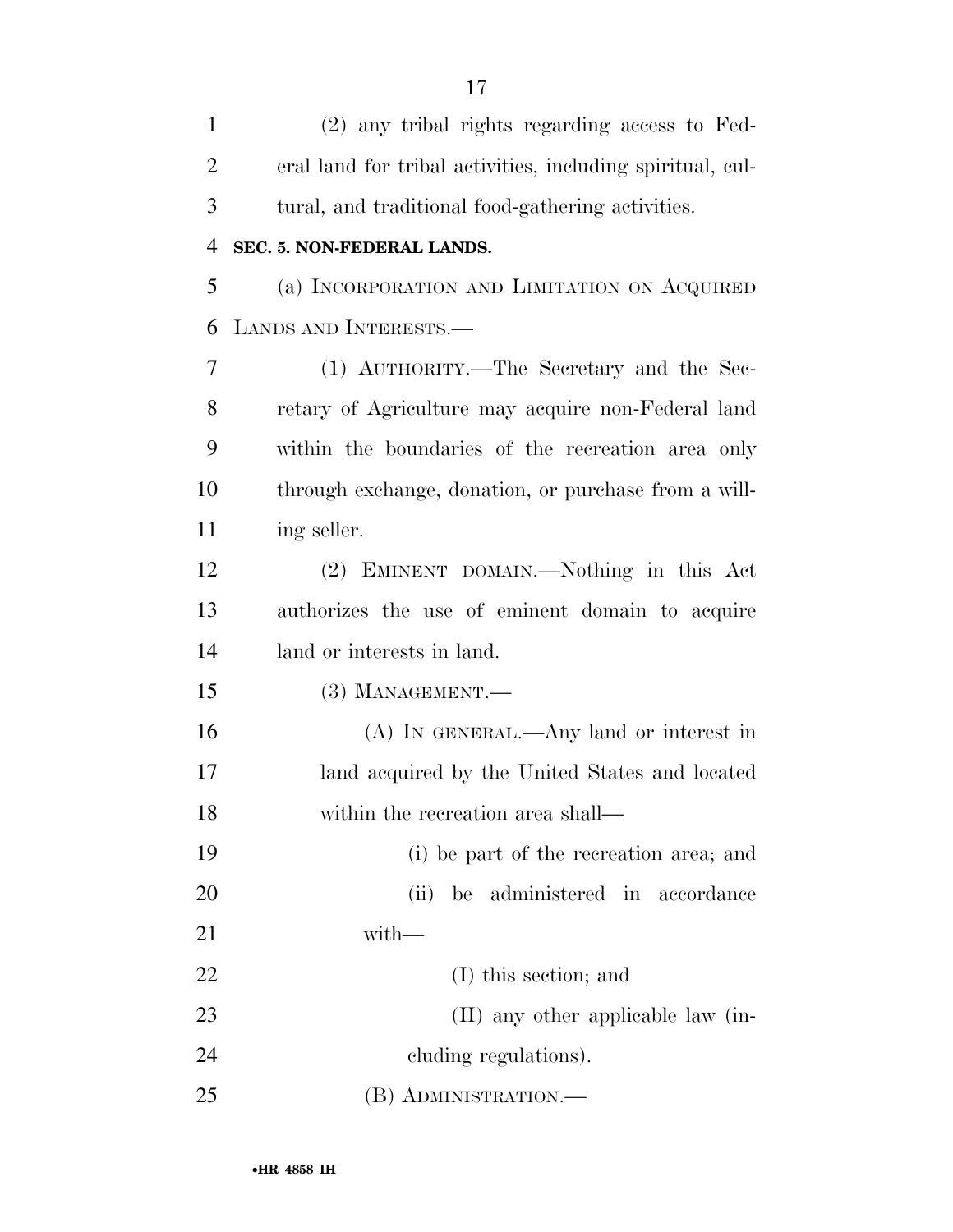| $\mathbf{1}$            | (i) Any land or interest in land that                      |
|-------------------------|------------------------------------------------------------|
| $\overline{2}$          | is located within the recreation area that is              |
| 3                       | acquired by the Forest Service shall be ad-                |
| $\overline{4}$          | ministered by the Secretary of Agriculture.                |
| 5                       | (ii) Any land or interest in land that                     |
| 6                       | is located within the recreation area that is              |
| 7                       | acquired by the National Park Service                      |
| 8                       | shall be incorporated into the park lands                  |
| 9                       | and administered by the Secretary.                         |
| 10                      | (b) ADDITIONAL REQUIREMENT.—Any land acquired              |
| 11                      | by the Secretary or Secretary of Agriculture shall, in the |
| 12                      | opinion of the appropriate Secretary, contain important    |
| 13                      | biological, cultural, historic, or recreational values.    |
| 14                      | SEC. 6. WATER RIGHTS; WATER RESOURCE FACILITIES;           |
| 15                      | PUBLIC ROADS; UTILITY FACILITIES.                          |
| 16                      | (a) NO EFFECT ON WATER RIGHTS.—Nothing in                  |
| 17                      | this Act—                                                  |
| 18                      | (1) shall affect the use or allocation, in exist-          |
| 19                      | ence on the date of the enactment of this Act, of any      |
| 20                      | water, water right, or interest in water (including        |
| 21                      | potable, recycled, reclaimed, waste, imported, ex-         |
| 22                      | ported, banked, stored water, surface water, ground-       |
| 23                      | water, and public trust interests);                        |
| $\mathcal{D}$ $\Lambda$ | $(9)$ shall affect any public or private contract in       |

 (2) shall affect any public or private contract in existence on the date of the enactment of this Act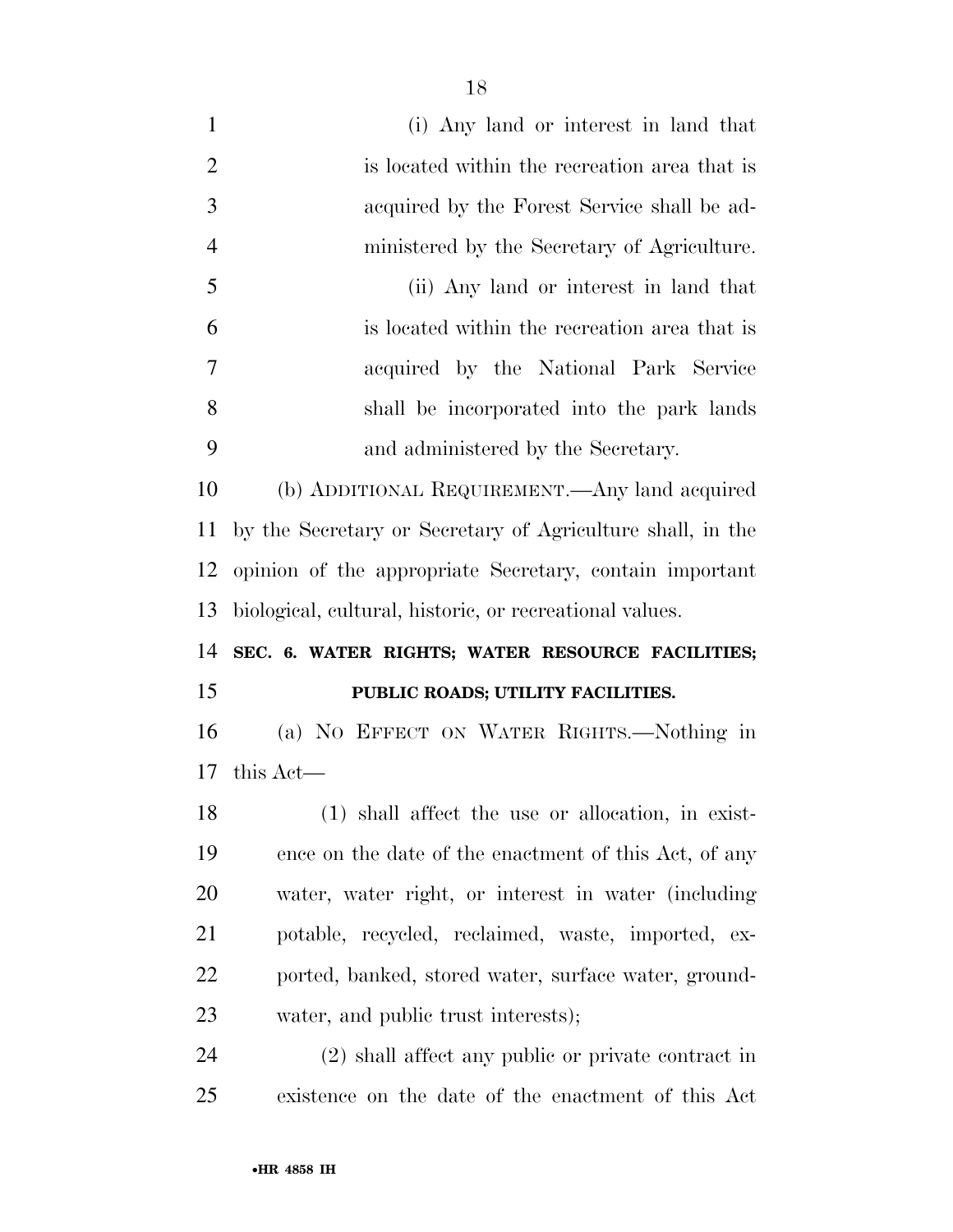ported, banked, stored water, surface water, and groundwater);

 (3) shall be considered to be a relinquishment or reduction of any water rights reserved or appro- priated by the United States in the State on or be-fore the date of the enactment of this Act;

 (4) authorizes or imposes any new reserved Federal water rights or expands water usage pursu- ant to any existing Federal reserved riparian or ap-propriative rights;

 (5) shall be considered to be a relinquishment or reduction of any water rights (including potable, recycled, reclaimed, waste, imported, exported, banked, stored water, surface water and ground- water) held, reserved or appropriated by any public entity, or other person or entities, on or before the date of the enactment of this Act;

 (6) shall be construed to, or shall interfere or conflict with the exercise of the powers or duties of any watermaster, public agency, or other body or en- tity responsible for groundwater or surface water management or groundwater replenishment as des-ignated or established pursuant to any adjudication,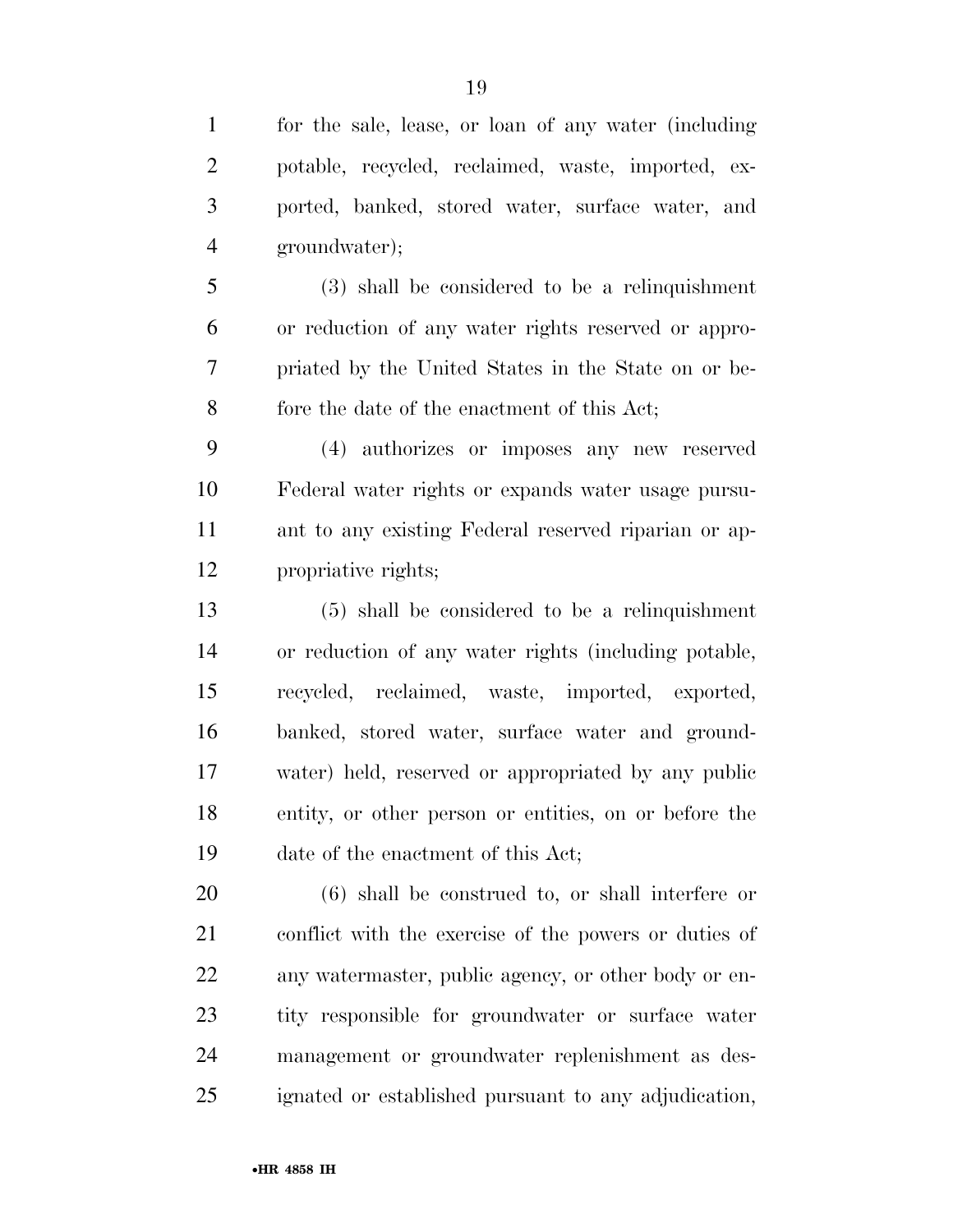| $\mathbf{1}$   | or Federal or State statute including, without limita- |
|----------------|--------------------------------------------------------|
| $\overline{2}$ | tion, the management of the San Gabriel River wa-      |
| 3              | tershed and basin, to provide water supply and other   |
| $\overline{4}$ | environmental benefits as described in—                |
| 5              | (A) the Southwestern Willow Flycatcher                 |
| 6              | Management Plan San Gabriel River—Morris               |
| $\overline{7}$ | Reservoir to Santa Fe Dam dated September              |
| 8              | $2012;$ or                                             |
| 9              | the Long-Term Management Plan:<br>(B)                  |
| 10             | West Fork San Gabriel River dated May 8,               |
| 11             | 1989;                                                  |
| 12             | (7) shall be construed to, or shall interfere or       |
| 13             | conflict with any provision of any judgment or court   |
| 14             | order issued, or rule or regulation adopted, pursuant  |
| 15             | to any adjudication affecting water, water rights or   |
| 16             | water management in the San Gabriel River or Lytle     |
| 17             | Creek watersheds and basins;                           |
| 18             | (8) shall be construed to impede or adversely          |
| 19             | impact any previously adopted Los Angeles County       |
| 20             | Drainage Area project, as described in the report of   |
| 21             | the Chief of Engineers dated June 30, 1992, includ-    |
| 22             | ing any supplement or addendum to that report, or      |
| 23             | any maintenance agreement to operate the project;      |
| 24             | $(9)$ shall interfere or conflict with any action by   |
| 25             | a watermaster or public agency that is authorized      |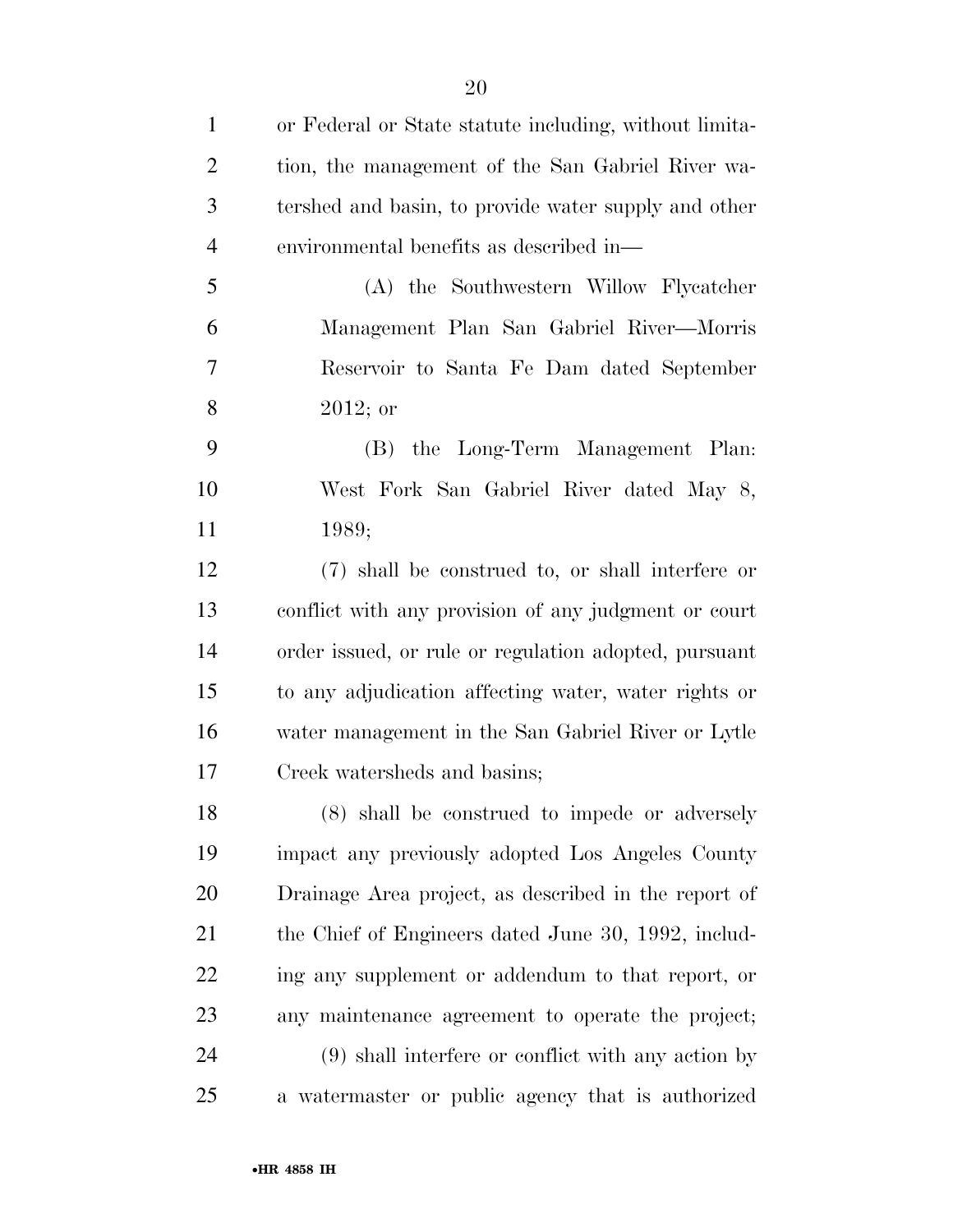pursuant to Federal or State statute, water right or adjudication, including, but not limited to, actions relating to water conservation, water quality, surface water diversion or impoundment, groundwater re- charge, water treatment, conservation or storage of water, pollution, waste discharge, the pumping of groundwater; the spreading, injection, pumping, storage, or the use of water from local sources, storm water flows, and runoff, or from imported or recycled water, that is undertaken in connection with the management or regulation of the San Gabriel River or Lytle Creek watersheds and groundwater basins;

 (10) shall interfere with, obstruct, hinder, or delay the exercise of, or access to, any water right by the owner of a public water system, or other per- son or entity, including, but not limited to, the con- struction, operation, maintenance, replacement, re- pair, location, or relocation of any well; pipeline; or water pumping, treatment, diversion, impoundment, or storage facility; or other facility or property nec- essary or useful to access any water right or operate any public water system;

 (11) shall require initiation or reinitiation of consultation with the United States Fish and Wild-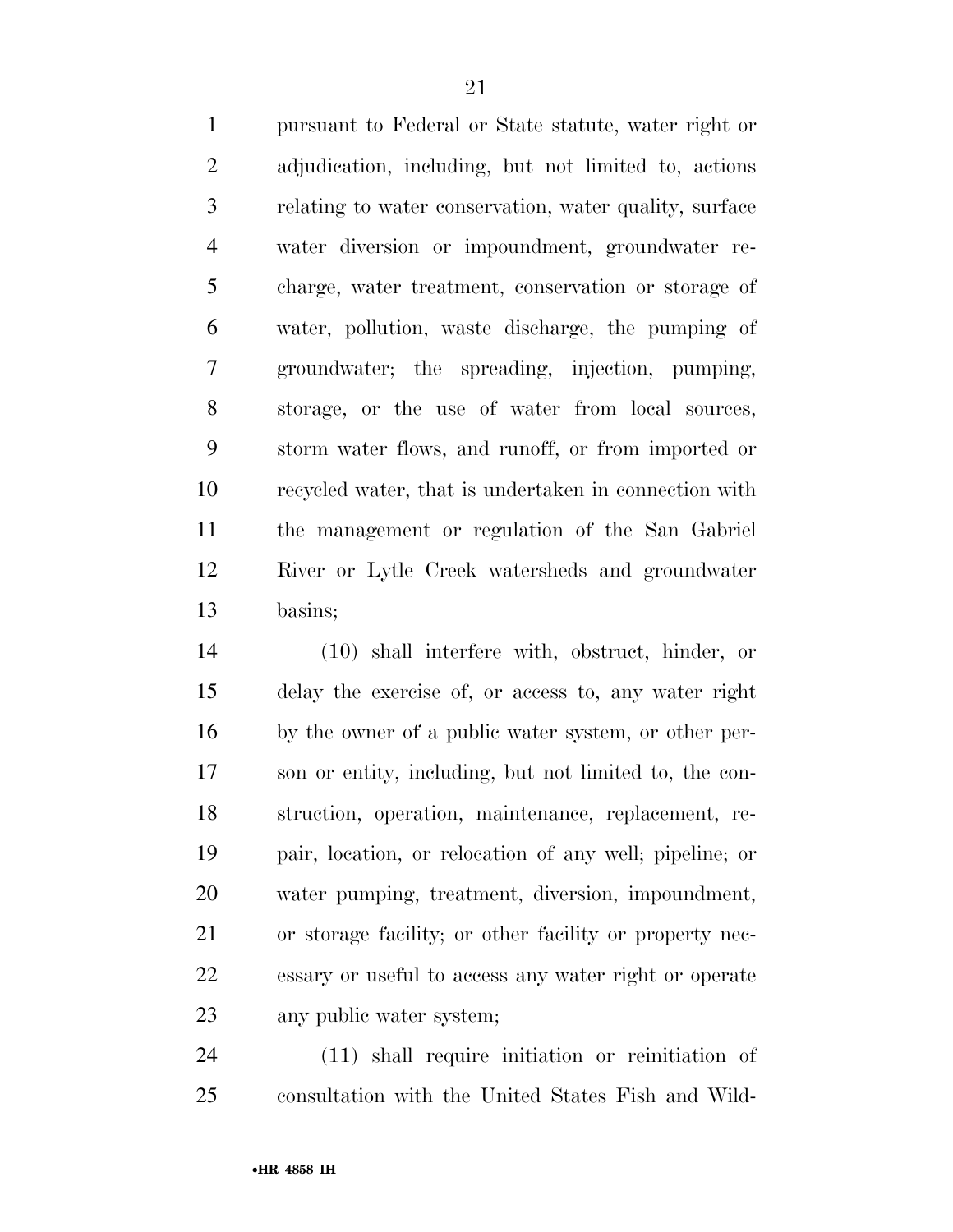| $\mathbf{1}$   | life Service under, or the application of provisions of,   |
|----------------|------------------------------------------------------------|
| $\overline{2}$ | the Endangered Species Act (16 U.S.C. 1531 et              |
| 3              | seq.) concerning-                                          |
| $\overline{4}$ | (A) the plans described in paragraph $6(A)$                |
| 5              | or $6(B)$ ; or                                             |
| 6              | (B) any action or activity affecting water,                |
| 7              | water rights or water management or water re-              |
| 8              | source facilities in the San Gabriel River or              |
| 9              | Lytle Creek watersheds and basins; or                      |
| 10             | (12) authorizes any agency or employee of the              |
| 11             | United States, or any other person, to take any ac-        |
| 12             | tion inconsistent with paragraphs (1) through (11).        |
| 13             | (b) DEFINITION.—As used in this section, "adjudica-        |
| 14             | tion" means any final judgment, order, ruling, or decree   |
| 15             | entered in any judicial proceeding adjudicating or affect- |
| 16             | ing water rights, surface water management, or ground-     |
| 17             | water management.                                          |
| 18             | (c) WATER RESOURCE FACILITIES.-                            |
| 19             | (1) NO EFFECT ON EXISTING WATER<br>$RE-$                   |
| 20             | SOURCE FACILITIES.—Nothing in this Act shall af-           |
| 21             | $fect-$                                                    |
| 22             | $(A)$ the use, operation, maintenance, re-                 |
| 23             | pair, construction, reconfiguration, expansion,            |
| 24             | or replacement of a water resource facility with-          |
| 25             | in or adjacent to the recreation area; or                  |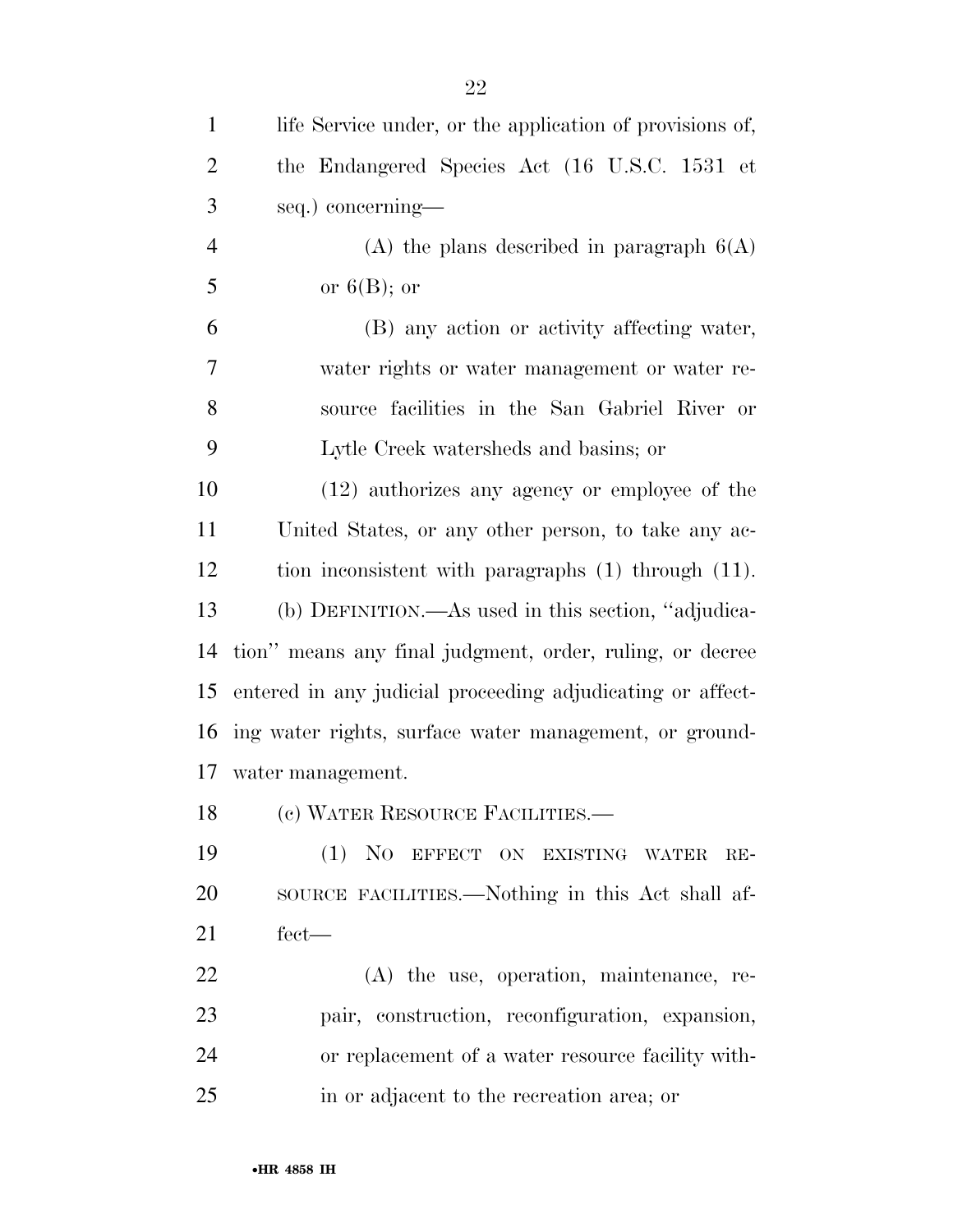| $\mathbf{1}$   | (B) access to a water resource facility                  |
|----------------|----------------------------------------------------------|
| $\overline{2}$ | within or adjacent to the recreation area.               |
| 3              | (2) NO EFFECT ON NEW WATER RESOURCE FA-                  |
| $\overline{4}$ | CILITIES.—Nothing in this Act shall preclude the es-     |
| 5              | tablishment of new water resource facilities (includ-    |
| 6              | ing instream sites, routes, and areas) within the        |
| 7              | recreation area if such facilities are necessary to pre- |
| 8              | serve or enhance the health, safety, water supply, or    |
| 9              | utility services to residents of Los Angeles or San      |
| 10             | Bernardino Counties.                                     |
| 11             | (3) FLOOD CONTROL.—Nothing in this Act                   |
| 12             | shall be construed to—                                   |
| 13             | (A) impose new restrictions or require-                  |
| 14             | ments on flood protection, water conservation,           |
| 15             | water supply, groundwater recharge, water                |
| 16             | transfers, or water quality operations; or               |
| 17             | (B) increase the liability of agencies car-              |
| 18             | rying out flood protection, water conservation,          |
| 19             | supply, groundwater recharge, water<br>water             |
| 20             | transfers, or water quality operations.                  |
| 21             | (4) DIVERSION OR USE OF WATER.—Nothing in                |
| 22             | this Act shall authorize or require the use of water     |
| 23             | in or the diversion of water to the recreation area      |
| 24             | or the park lands.                                       |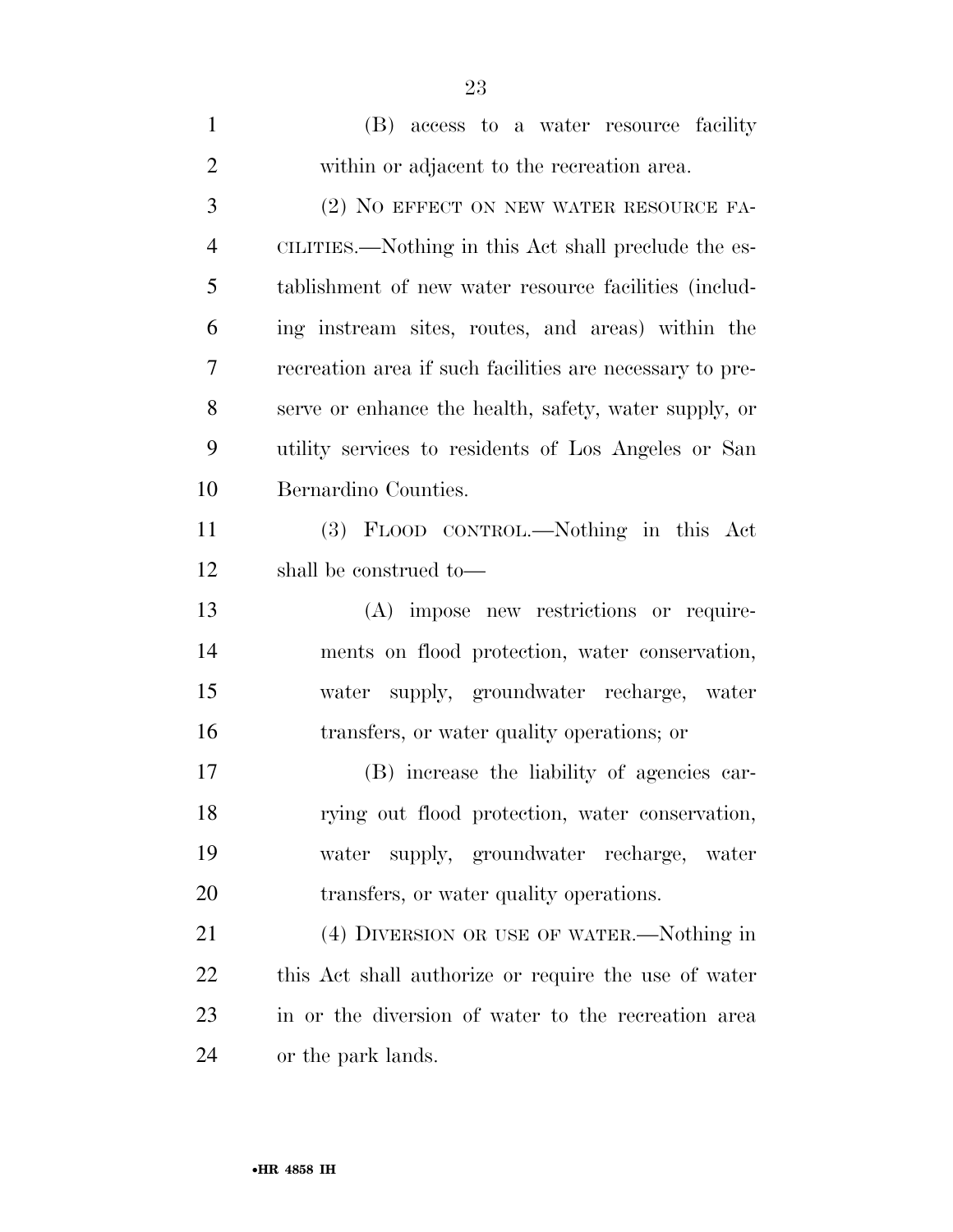(d) UTILITY FACILITIES AND RIGHTS OF WAY.— Nothing in this Act shall—

 (1) affect the use, operation, maintenance, re- pair, construction, reconfiguration, expansion, in- spection, renewal, reconstruction, alteration, addi- tion, relocation, improvement, removal, or replace- ment of utility facilities or appurtenant rights of way within or adjacent to the recreation area; (2) affect access to utility facilities or rights of way within or adjacent to the recreation area; or (3) preclude the establishment of new utility fa- cilities or rights of way (including instream sites, routes, and areas) within the recreation area if such facilities are necessary for public health and safety, electricity supply, or other utility services. (e) ROADS; PUBLIC TRANSIT.— (1) DEFINITIONS.—In this subsection: (A) PUBLIC ROADS.—the term ''public roads'' means any paved road or bridge (includ- ing any appurtenant structures and rights of way) that is operated or maintained by a non-

- Federal entity and is—
- 23 (i) open to vehicular use by the public; or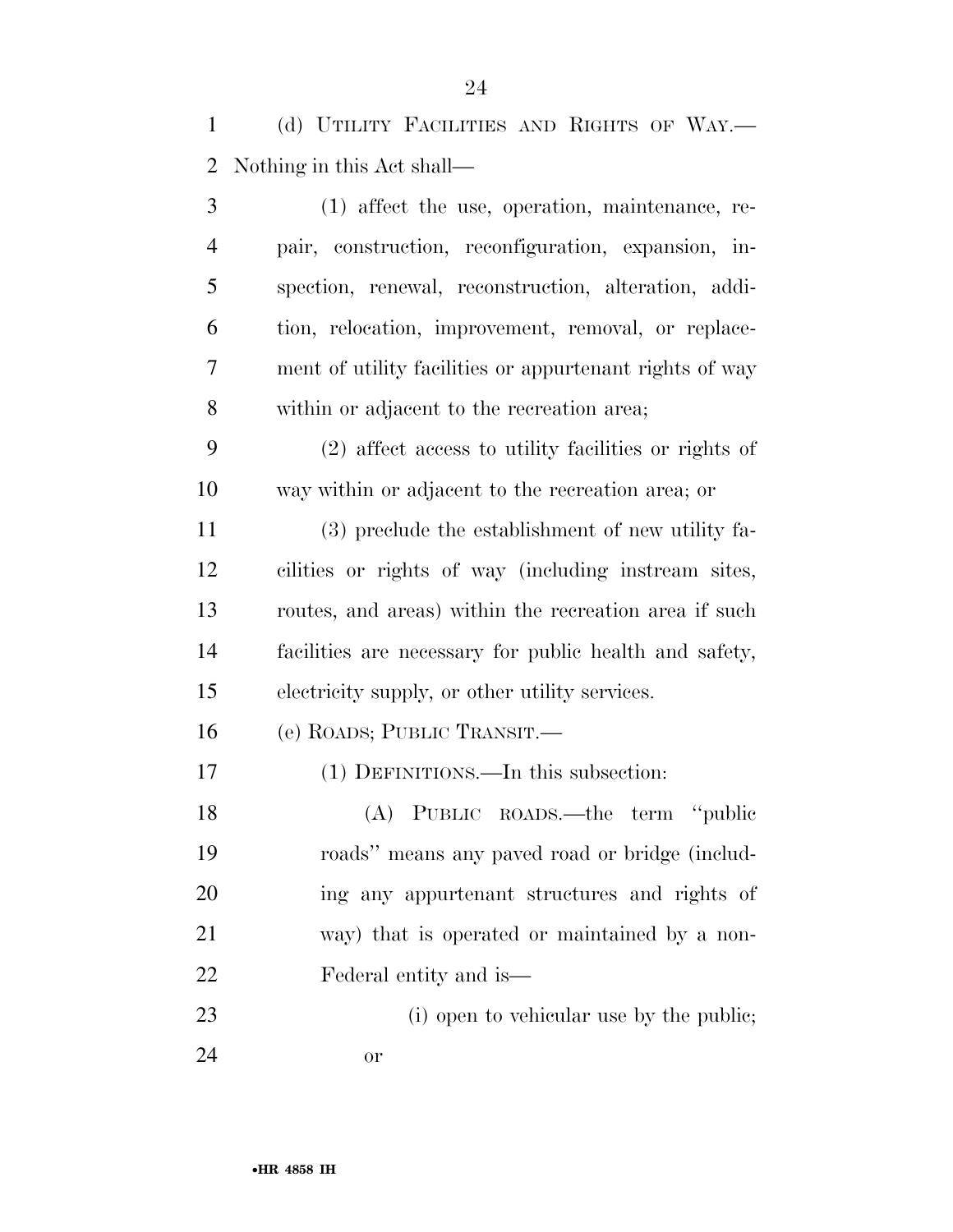| $\mathbf{1}$   | (ii) used by public agencies or utilities           |
|----------------|-----------------------------------------------------|
| $\overline{2}$ | for the operation, maintenance, repair,             |
| 3              | construction, and rehabilitation of infra-          |
| $\overline{4}$ | structure, utility facility, or right-of-way.       |
| 5              | (B) PUBLIC TRANSIT.—The term "public                |
| 6              | transit" means transit services (including oper-    |
| 7              | ations and rights of way) that are operated or      |
| 8              | maintained by a non-Federal entity and are—         |
| 9              | (i) open to the public; or                          |
| 10             | (ii) used by public agencies or con-                |
| 11             | tractors for the operation, maintenance, re-        |
| 12             | pair, construction, and rehabilitation of in-       |
| 13             | frastructure, utility facility, or right-of-        |
| 14             | way.                                                |
| 15             | (2) NO EFFECT ON PUBLIC ROADS OR PUBLIC             |
| 16             | TRANSIT.—Nothing in this Act—                       |
| 17             | (A) authorizes the Secretary or Secretary           |
| 18             | of Agriculture to take any action that would af-    |
| 19             | fect the operation, maintenance, repair, and re-    |
| 20             | habilitation of public roads or public transit (in- |
| 21             | cluding activities necessary to comply with Fed-    |
| 22             | eral and State safety standards or public tran-     |
| 23             | sit); or                                            |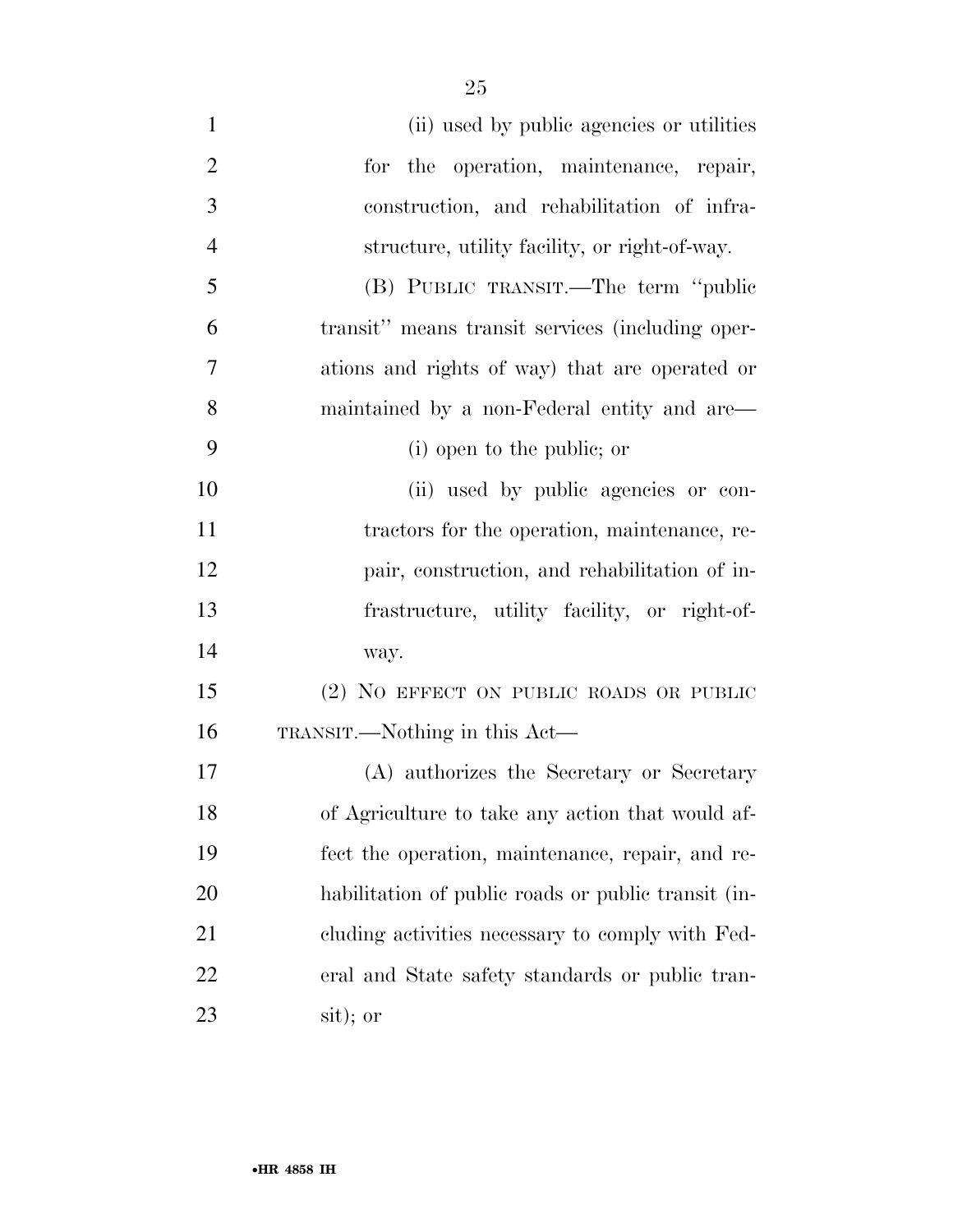| (B) creates any new liability, or increases                  |
|--------------------------------------------------------------|
| any existing liability, of any owner of operator             |
| of public roads.                                             |
| SEC. 7. SAN GABRIEL NATIONAL RECREATION AREA PUB-            |
| LIC ADVISORY COUNCIL.                                        |
| (a) ESTABLISHMENT.—Not more than 180 days after              |
| the date of the enactment of this Act, the Secretaries shall |
| establish a public advisory council, to be known as the      |
| "San Gabriel National Recreation Area Public Advisory        |
| Council".                                                    |
| (b) DUTIES.—The public advisory council shall—               |
| (1) advise the Secretaries on the development                |
| and implementation of the management plan; and               |
| (2) advise the Secretary on the development                  |
| and implementation of the visitor services plan and          |
| access study required by section 3.                          |
| (c) APPLICABLE LAW.—The public advisory council              |
| shall be subject to—                                         |
| (1) the Federal Advisory Committee Act (5)                   |
| $U.S.C.$ App.);                                              |
| (2) all other applicable law (including regula-              |
| tions).                                                      |
| (d) MEMBERS.—                                                |
| (1) SIZE OF PUBLIC ADVISORY COUNCIL.—The                     |
| public advisory council shall include 21 members.            |
|                                                              |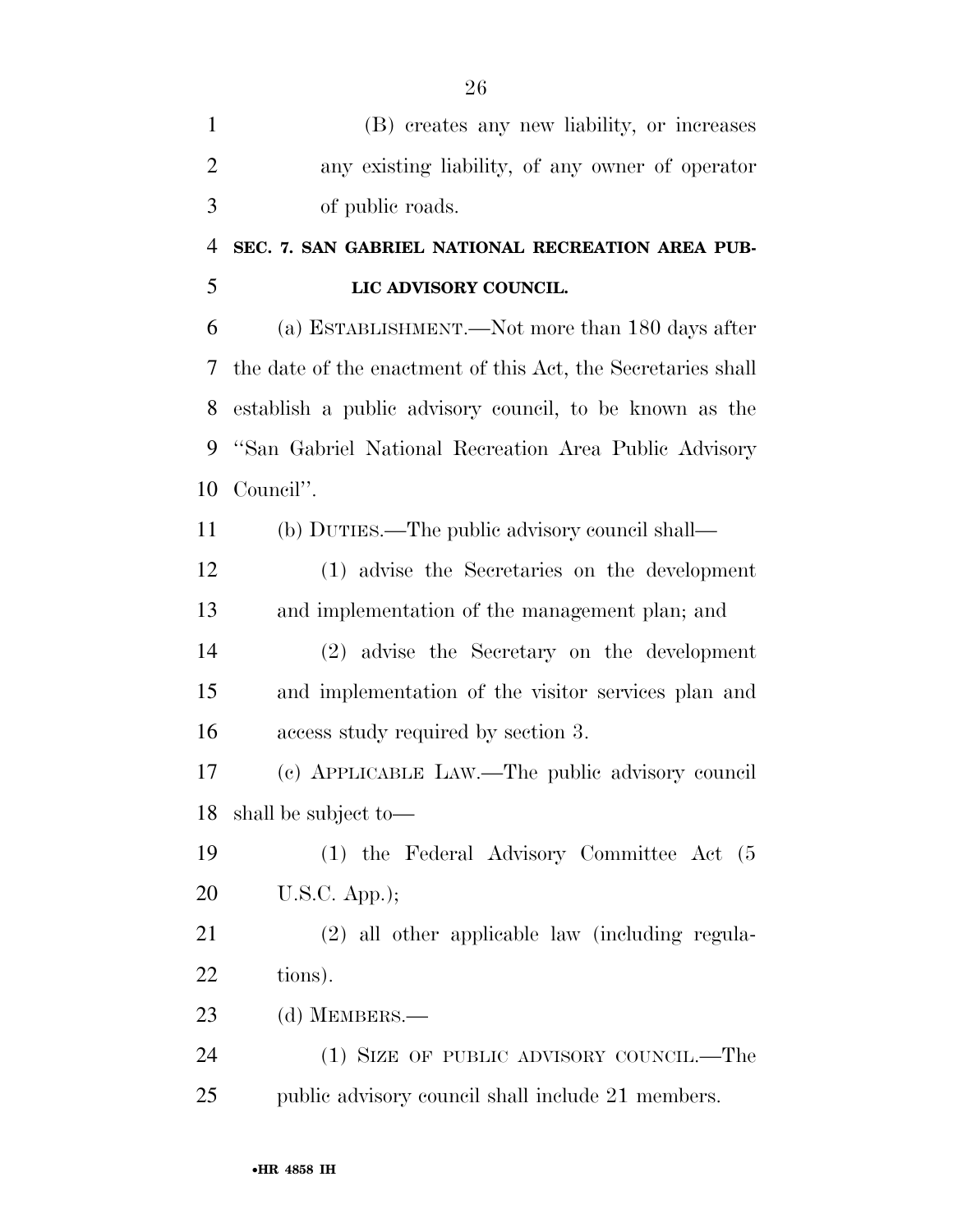| $\mathbf{1}$   | (2) MAKEUP OF PUBLIC ADVISORY COUNCIL.—                |
|----------------|--------------------------------------------------------|
| $\overline{2}$ | After considering the recommendations of the part-     |
| 3              | nership, the Secretaries shall appoint members of      |
| $\overline{4}$ | the public advisory council to represent the following |
| 5              | interests-                                             |
| 6              | (A) two members to represent local, re-                |
| 7              | gional, or national environmental organizations;       |
| 8              | (B) two members to represent the interests             |
| 9              | of outdoor recreation, including off-highway ve-       |
| 10             | hicle recreation, within the recreation area;          |
| 11             | (C) two members to represent the interests             |
| 12             | of community-based organizations whose mis-            |
| 13             | sion includes expanding access to the outdoors;        |
| 14             | (D) two members to represent business in-              |
| 15             | terests;                                               |
| 16             | (E) one member to represent Native Amer-               |
| 17             | ican tribes within or adjacent to the recreation       |
| 18             | area;                                                  |
| 19             | (F) one member to represent the interests              |
| 20             | of homeowners' associations within the recre-          |
| 21             | ation area;                                            |
| 22             | (G) three members to represent the inter-              |
| 23             | ests of holders of adjudicated water rights,           |
| 24             | water agencies, wastewater and sewer agencies,         |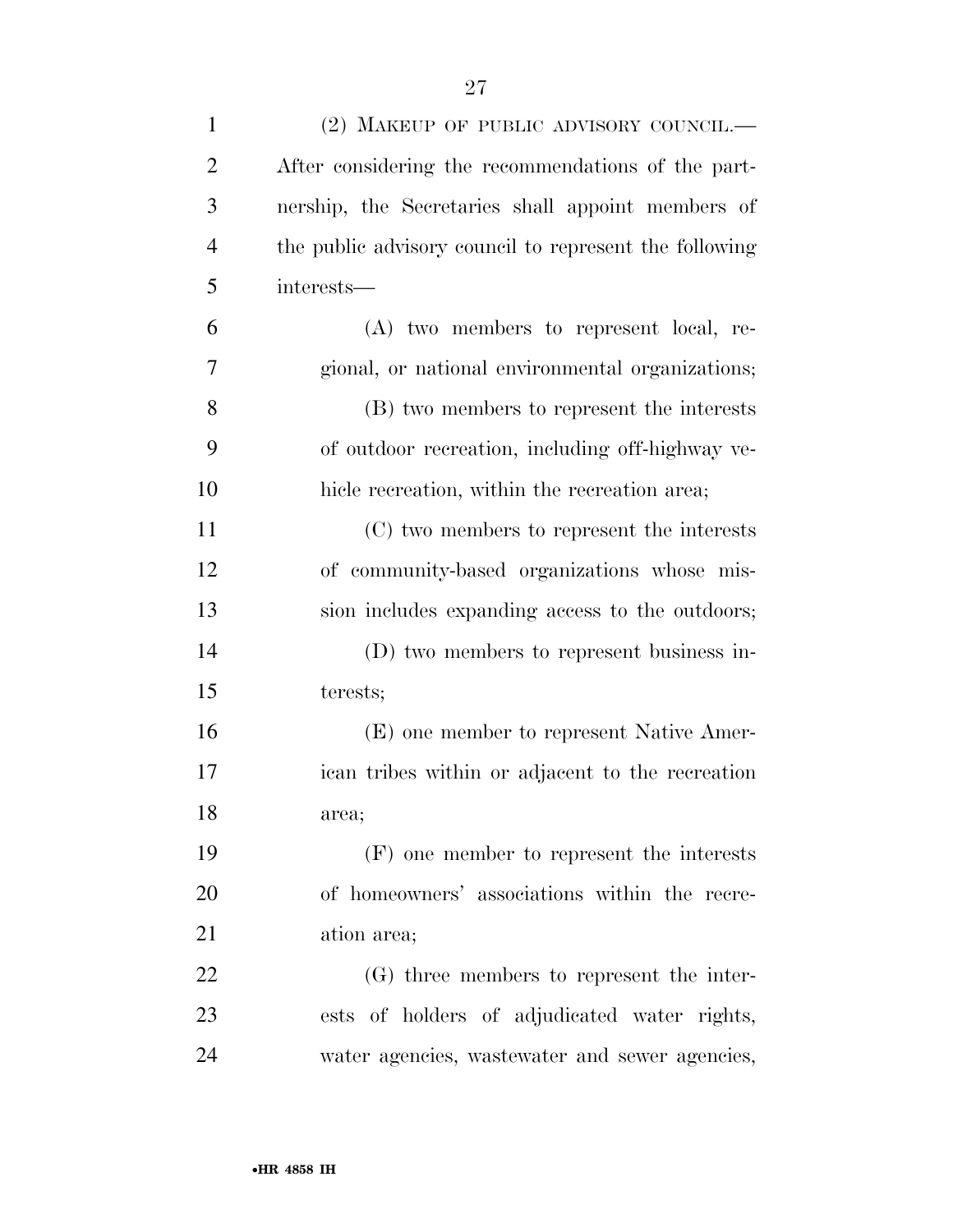| $\mathbf{1}$   | recycled water facilities, and water replenish-       |
|----------------|-------------------------------------------------------|
| $\overline{2}$ | ment entities;                                        |
| 3              | (H) one member to represent energy and                |
| $\overline{4}$ | mineral development interests;                        |
| 5              | (I) one member to represent owners of                 |
| 6              | Federal grazing permits, or other land use per-       |
| $\overline{7}$ | mits within the recreation area;                      |
| 8              | (J) one member to represent archaeological            |
| 9              | and historical interests;                             |
| 10             | (K) one member to represent the interests             |
| 11             | of environmental educators;                           |
| 12             | (L) one member to represent cultural his-             |
| 13             | tory interests;                                       |
| 14             | (M) one member to represent environ-                  |
| 15             | mental justice interests;                             |
| 16             | (N) one member to represent electrical                |
| 17             | utility interests; and                                |
| 18             | (O) two members to represent the affected             |
| 19             | public at large.                                      |
| 20             | $(f)$ TERMS.—                                         |
| 21             | (1) STAGGERED TERMS.—Members of the pub-              |
| 22             | lic advisory council shall be appointed for terms of  |
| 23             | 3 years, except that, of the members first appointed, |
| 24             | 6 of the members shall be appointed for a term of     |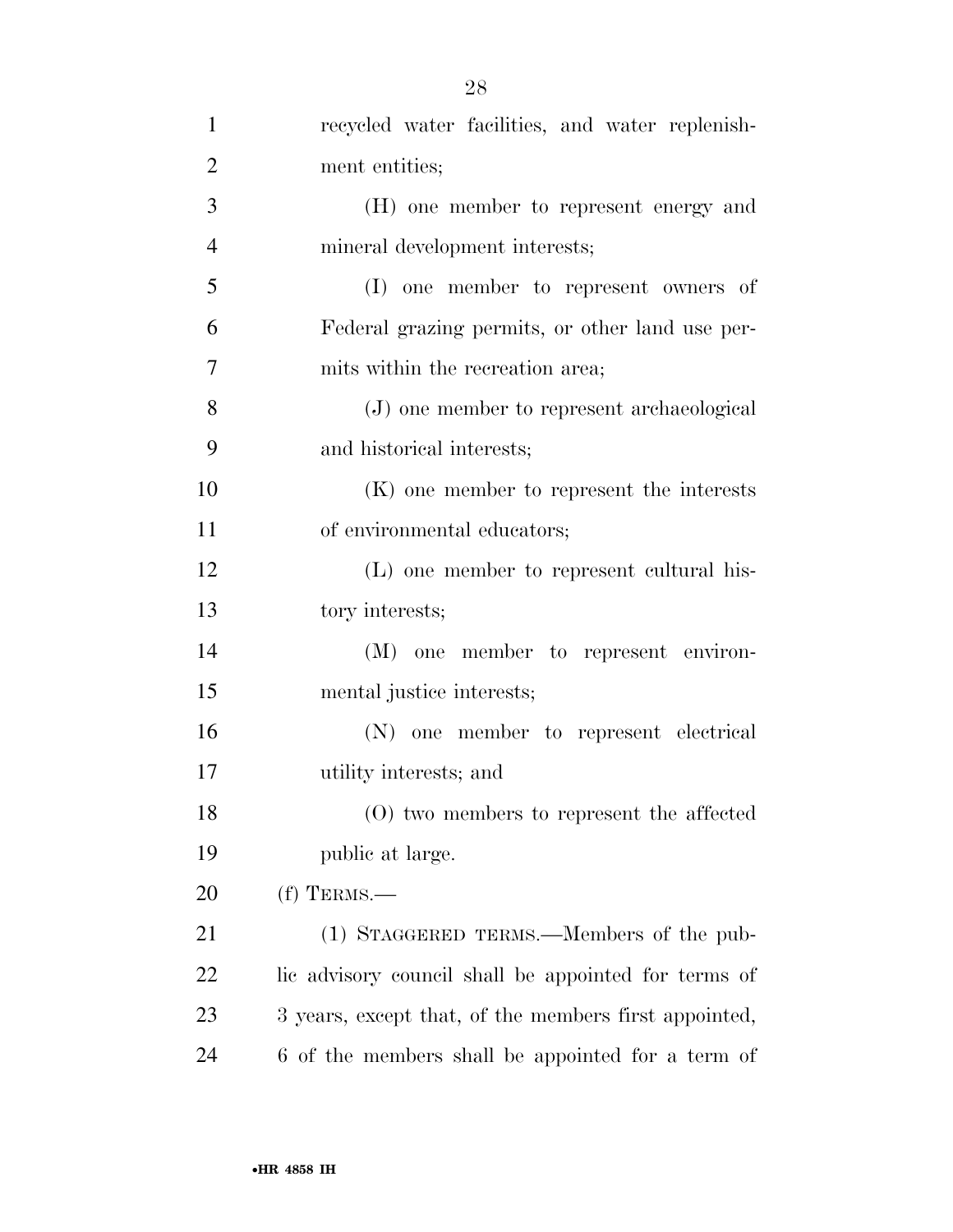1 1 year and 6 of the members shall be appointed for a term of 2 years.

 (2) REAPPOINTMENT.—A member may be re- appointed to serve on the public advisory council upon the expiration of the member's current term. (3) VACANCY.—A vacancy on the public advi- sory council shall be filled in the same manner as the original appointment.

 (g) QUORUM.—A quorum shall be ten members of the public advisory council. The operations of the advisory council shall not be impaired by the fact that a member has not yet been appointed as long as a quorum has been attained.

 (h) CHAIRPERSON AND PROCEDURES.—The public advisory council shall elect a chairperson and establish such rules and procedures as it deems necessary or desir-able.

 (i) SERVICE WITHOUT COMPENSATION.—Members of the public advisory council shall serve without pay.

 (j) TERMINATION.—The public advisory council shall cease to exist—

 (1) on the date that is five years after the date on which the management plans are officially adopt-ed by the Secretaries; or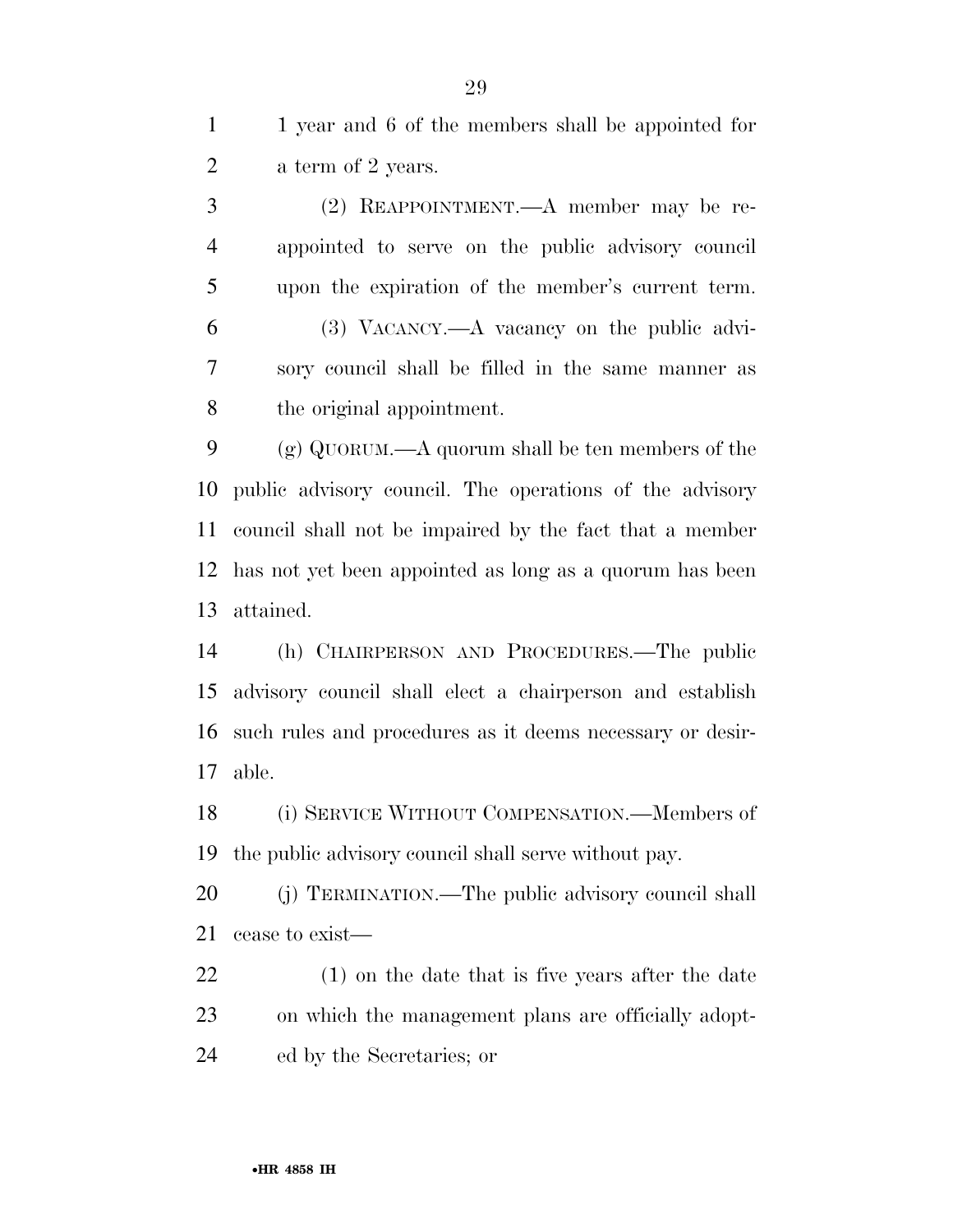| $\mathbf{1}$   | $(2)$ on such later date as the Secretaries con-       |
|----------------|--------------------------------------------------------|
| $\overline{2}$ | sider appropriate.                                     |
| 3              | SEC. 8. SAN GABRIEL NATIONAL RECREATION AREA PART-     |
| $\overline{4}$ | NERSHIP.                                               |
| 5              | (a) IN GENERAL.—There is hereby established the        |
| 6              | San Gabriel National Recreation Area Partnership.      |
| 7              | (b) PURPOSES.—The purposes of the partnership are      |
| 8              | $to-$                                                  |
| 9              | (1) coordinate the activities of Federal, State,       |
| 10             | tribal, and local authorities, and the private sector, |
| 11             | in fulfilling the purposes of this Act; and            |
| 12             | (2) use the resources and expertise of each            |
| 13             | agency in improving the management and rec-            |
| 14             | reational opportunities within the recreation area.    |
| 15             | (c) MEMBERSHIP.—The members of the partnership         |
| 16             | shall include the following:                           |
| 17             | (1) The Secretary of Agriculture, or a designee        |
| 18             | of the Secretary, to represent the Forest Service.     |
| 19             | $(2)$ The Secretary, or a designee of the Sec-         |
| 20             | retary, to represent the National Park Service and     |
| 21             | Bureau of Land Management.                             |
| 22             | (3) The Secretary of Defense, or a designee of         |
| 23             | the Secretary, to represent the Army Corps of Engi-    |
| 24             | neers.                                                 |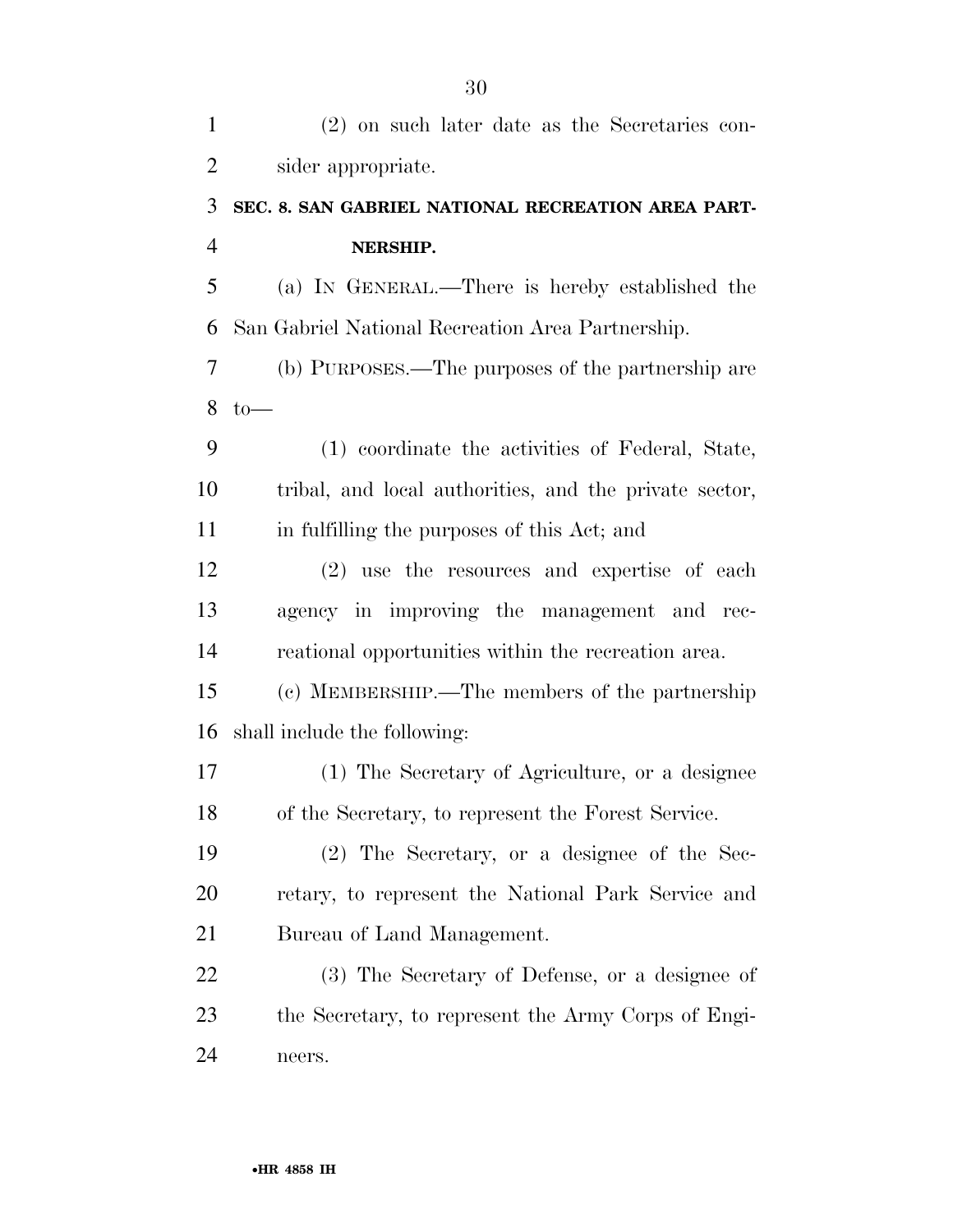| $\mathbf{1}$   | (4) The Secretary of the State Natural Re-         |
|----------------|----------------------------------------------------|
| $\overline{2}$ | sources Agency, or a designee of the Secretary, to |
| 3              | represent the California Department of Parks and   |
| $\overline{4}$ | Recreation and the Rivers and Mountains Conser-    |
| 5              | vancy.                                             |
| 6              | (5) A designee of the Los Angeles County           |
| 7              | Board of Supervisors.                              |
| 8              | (6) A designee of the San Bernardino County        |
| 9              | Board of Supervisors.                              |
| 10             | (7) A designee of the Puente Hills Habitat         |
| 11             | Preservation Authority.                            |
| 12             | (8) Four designees of the San Gabriel Council      |
| 13             | of Governments, one of whom is to be elected from  |
| 14             | a local land conservancy.                          |
| 15             | (9) Two designees of the San Bernardino Asso-      |
| 16             | ciated Governments.                                |
| 17             | (10) A designee of the San Gabriel Valley Eco-     |
| 18             | nomic Partnership.                                 |
| 19             | (11) A designee of the Los Angeles County          |
| 20             | Flood Control District.                            |
| 21             | (12) A designee of the San Gabriel Valley          |
| 22             | Water Association.                                 |
| 23             | (13) A designee of the Central Basin Water As-     |
| 24             | sociation.                                         |
| 25             | (14) A designee of the Six Basins Watermaster.     |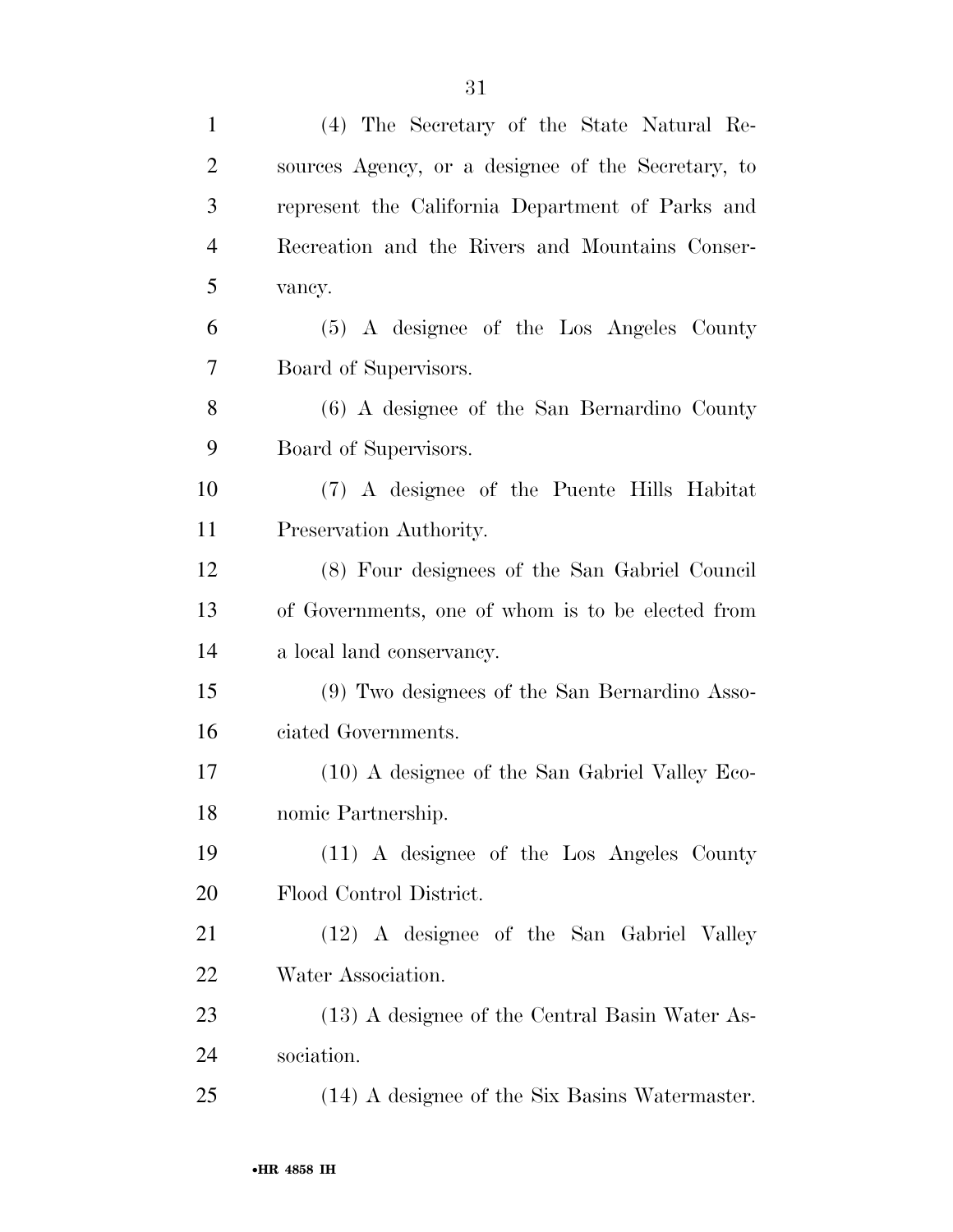(15) A designee of a public utility company, to be appointed by the Secretary. (16) A designee of the Watershed Conservation Authority. (17) A designee of the public advisory council so long as the public advisory council remains in ef- fect. (d) DUTIES.—To further the purposes of this Act, and in a manner consistent with the purposes described 10 in section  $3(a)$ , the partnership shall— (1) make recommendations to the Secretaries on the development and implementation of the man- agement plan; (2) advise the Secretary of Agriculture on the provision and management of recreational opportuni- ties, and improvement of visitor services and edu- cation on the National Forest System lands within the recreation area; (3) review and comment on the visitor services 20 plan and access study required by section 103; (4) seek opportunities to facilitate the imple- mentation of the visitor services plan and access study required by section 9;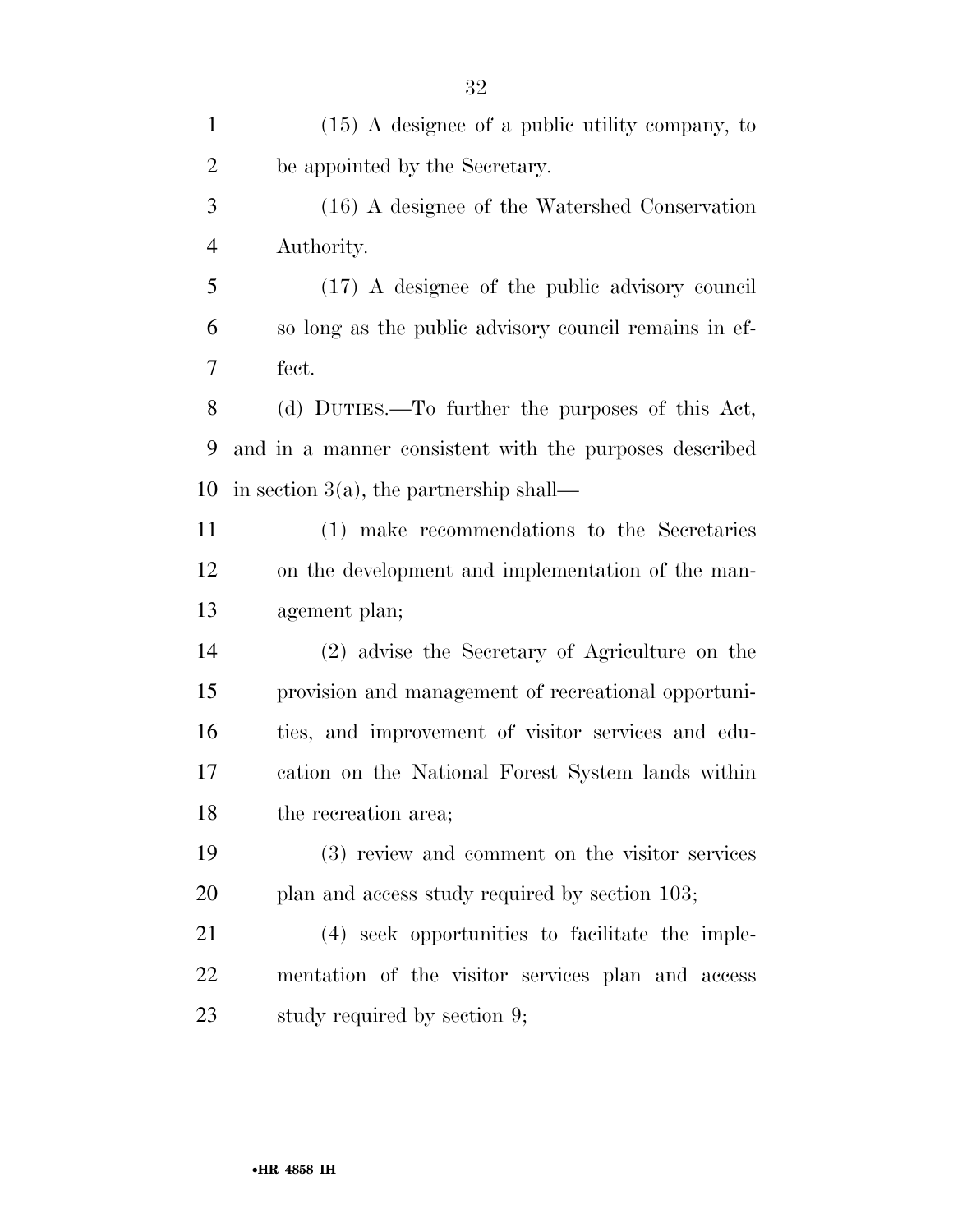| $\mathbf{1}$   | (5) assist units of local government, regional        |
|----------------|-------------------------------------------------------|
| $\overline{2}$ | planning organizations, and nonprofit organizations   |
| 3              | in fulfilling the purposes of the recreation area by— |
| $\overline{4}$ | (A) carrying out programs and projects                |
| 5              | that recognize, protect, and enhance important        |
| 6              | resource values within the recreation area;           |
| 7              | (B) establishing and maintaining interpre-            |
| 8              | tive exhibits and programs within the recreation      |
| 9              | area;                                                 |
| 10             | (C) developing recreational and educational           |
| 11             | opportunities in the recreation area, consistent      |
| 12             | with the purposes of this Act;                        |
| 13             | (D) increasing public awareness of, and               |
| 14             | appreciation for, natural, historic, scenic, and      |
| 15             | cultural resources of the recreation area;            |
| 16             | (E) ensuring that signs identifying points            |
| 17             | of public access and sites of interest are posted     |
| 18             | throughout the recreation area;                       |
| 19             | (F) promoting a wide range of partner-                |
| 20             | ships among governments, organizations, and           |
| 21             | individuals to further the purposes of the recre-     |
| 22             | ation area; and                                       |
| 23             | (G) ensuring that management of the                   |
| 24             | recreation area takes into account local ordi-        |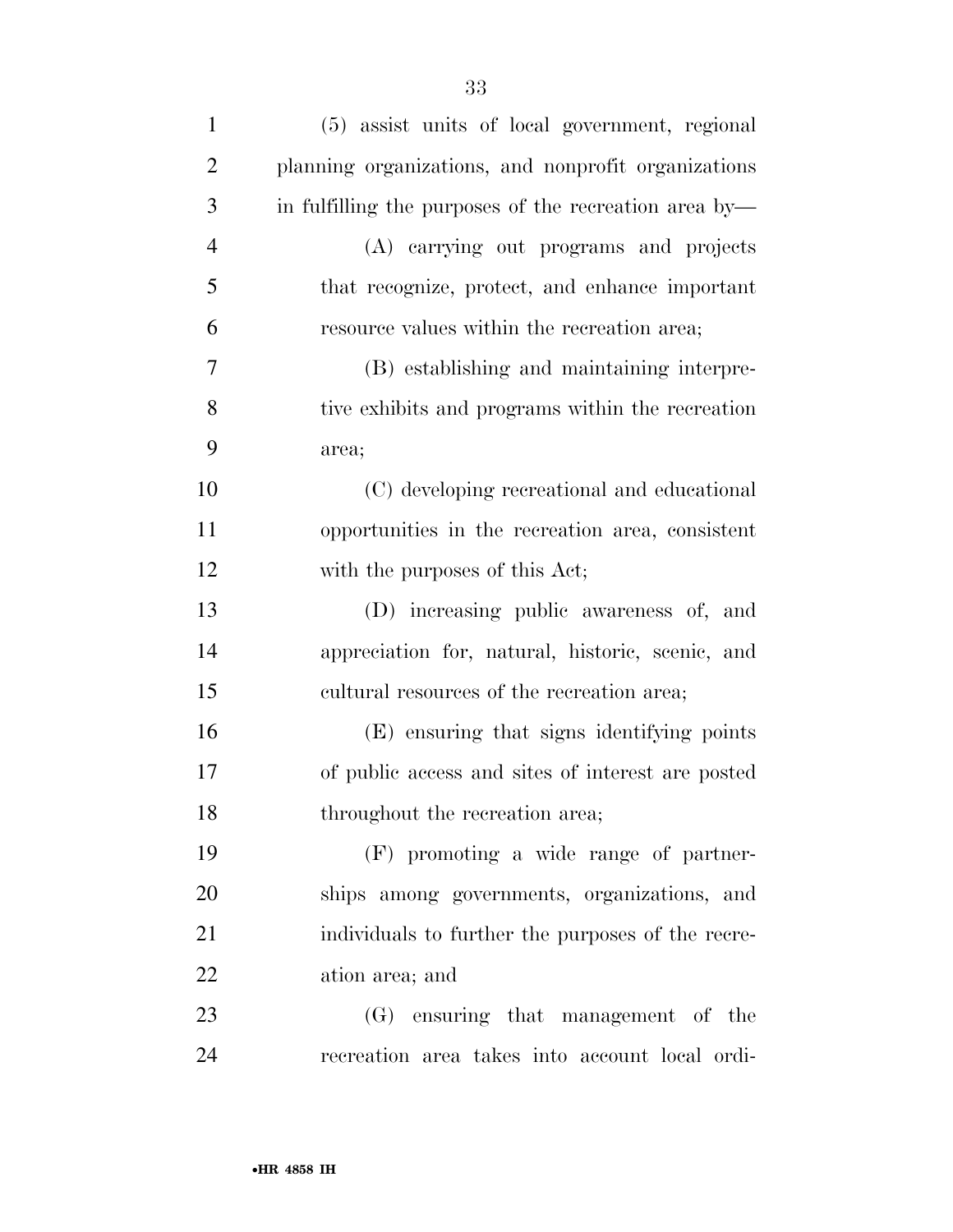| $\mathbf{1}$   | nances and land-use plans, as well as adjacent           |
|----------------|----------------------------------------------------------|
| $\overline{2}$ | residents and property owners;                           |
| 3              | (6) make recommendations to the Secretaries              |
| 4              | on members to be appointed to the advisory council;      |
| 5              | and                                                      |
| 6              | (7) undertake any other action necessary to ful-         |
| 7              | fill the purposes of this Act.                           |
| 8              | (e) AUTHORITIES.—The partnership may, subject to         |
| 9              | the prior approval of the Secretary, for the purposes of |
| 10             | preparing and implementing the management plans, use     |
| 11             | Federal funds made available under this section to—      |
| 12             | (1) make grants to the State, political subdivi-         |
| 13             | sions of the State, nonprofit organizations, and         |
| 14             | other persons;                                           |
| 15             | (2) enter into cooperative agreements with, or           |
| 16             | provide grants or technical assistance to, the State,    |
| 17             | political subdivisions of the State, nonprofit organi-   |
| 18             | zations, Federal agencies, and other interested par-     |
| 19             | ties;                                                    |
| 20             | $(3)$ hire and compensate staff;                         |
| 21             | (4) obtain funds or services from any source,            |
| 22             | including funds and services provided under any          |
| 23             | other Federal law or program;                            |
| 24             | (5) contract for goods or services; and                  |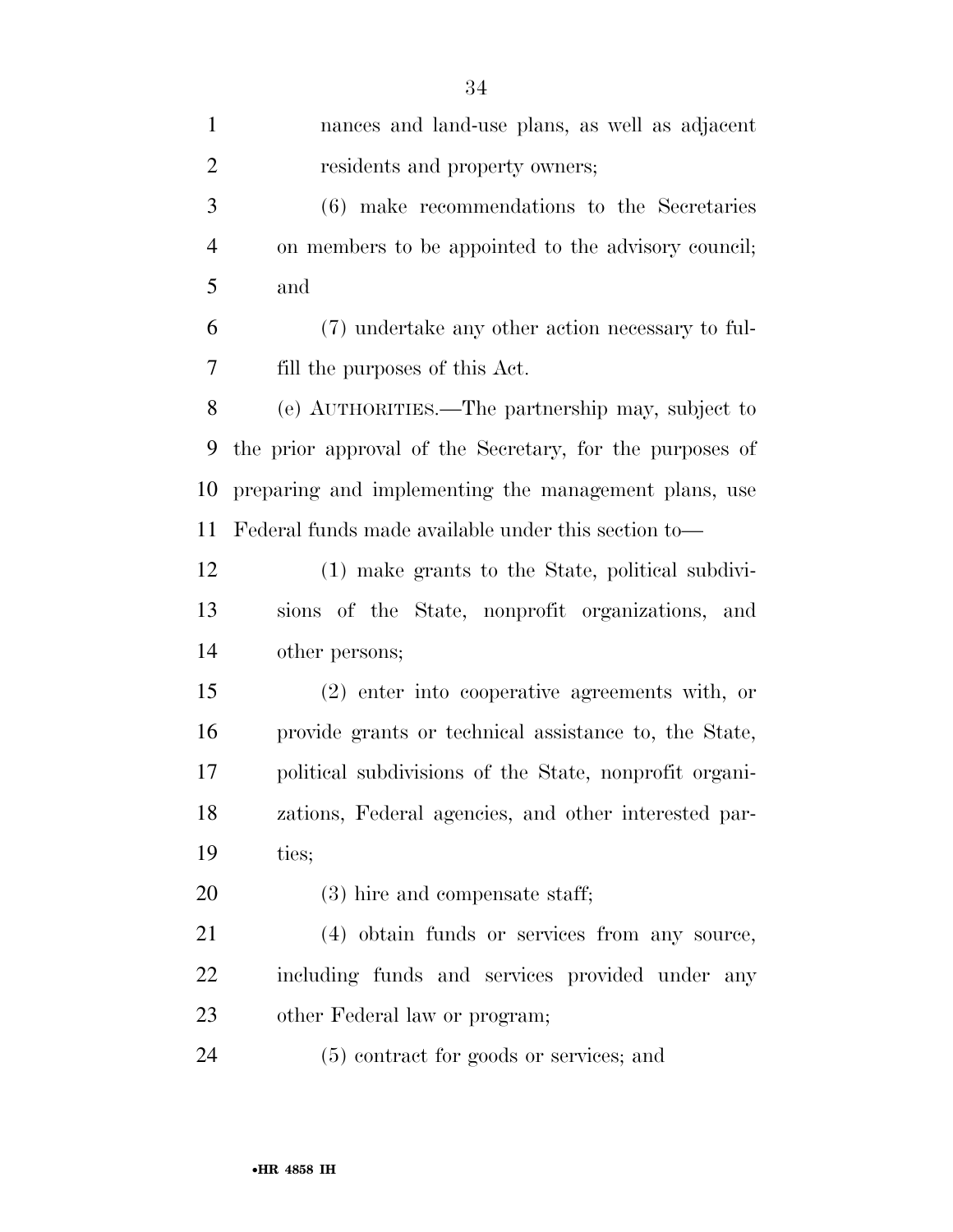| $\mathbf{1}$   | $(6)$ support activities of partners and any other          |
|----------------|-------------------------------------------------------------|
| $\overline{2}$ | activities that further the purposes of the recreation      |
| 3              | area and are consistent with the approved manage-           |
| $\overline{4}$ | ment plans.                                                 |
| 5              | (f) TERMS OF OFFICE; REAPPOINTMENT; VACAN-                  |
| 6              | $CIES$ .                                                    |
| 7              | (1) TERMS.—Members of the partnership shall                 |
| 8              | be appointed for terms of 3 years.                          |
| 9              | (2) REAPPOINTMENT.—A member may be re-                      |
| 10             | appointed to serve on the partnership upon the expi-        |
| 11             | ration of the member's current term.                        |
| 12             | (3) VACANCY.—A vacancy on the partnership                   |
| 13             | shall be filled in the same manner as the original ap-      |
| 14             | pointment.                                                  |
| 15             | (g) QUORUM.—A quorum shall be eleven members of             |
| 16             | the partnership. The operations of the partnership shall    |
| 17             | not be impaired by the fact that a member has not yet       |
| 18             | been appointed as long as a quorum has been attained.       |
| 19             | (h) CHAIRPERSON AND PROCEDURES.—The partner-                |
| 20             | ship shall elect a chairperson and establish such rules and |
| 21             | procedures as it deems necessary or desirable.              |
| 22             | (i) SERVICE WITHOUT COMPENSATION.—Members of                |
| 23             | the partnership shall serve without pay.                    |
| 24             | DUTIES AND AUTHORITIES OF<br>$SEC-$<br>(i)<br><b>THE</b>    |
| 25             | RETARY.                                                     |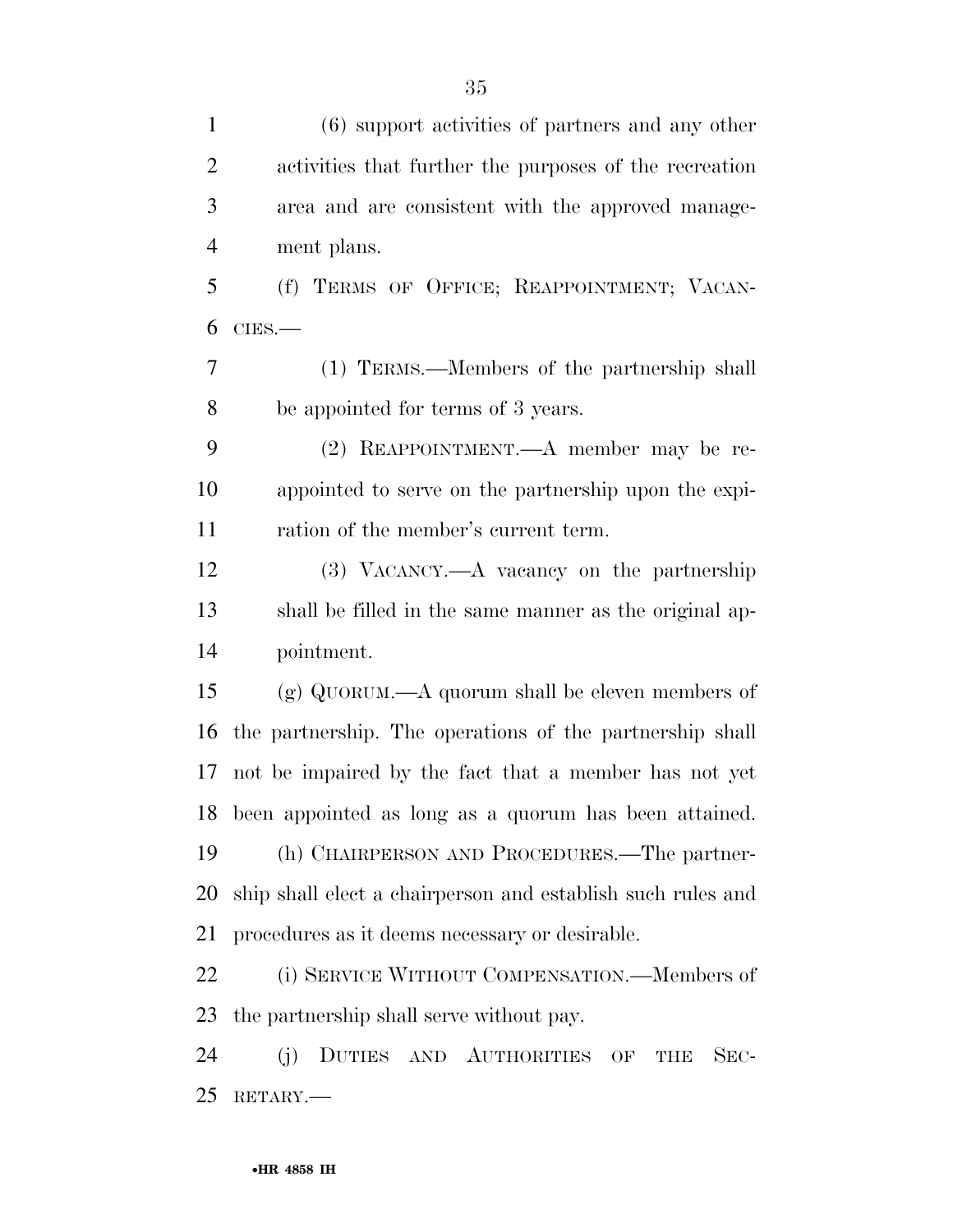(1) IN GENERAL.—The Secretary shall convene the partnership on a regular basis to carry out this Act.

 (2) VISITOR SERVICES AND ACCESS.—The Sec- retary is authorized to carry out the visitor services 6 plan required by section  $9(a)(2)$  and access study re-7 quired by section  $9(e)(2)$ .

8 (3) TECHNICAL AND FINANCIAL ASSISTANCE.— The Secretary may provide technical and financial assistance, on a reimbursable or non-reimbursable basis, as determined by the Secretary, to the part- nership or any members of the partnership to carry out this Act.

 (4) COOPERATIVE AGREEMENTS.—The Sec- retary may enter into cooperative agreements with the partnership, any members of the partnership, or other public or private entities to provide technical, financial or other assistance to carry out this Act. (5) CONSTRUCTION OF FACILITIES ON NON-FEDERAL LANDS.—

 (A) IN GENERAL.—In order to facilitate the administration of the recreation area, the Secretary is authorized, subject to valid existing rights, to construct administrative or visitor use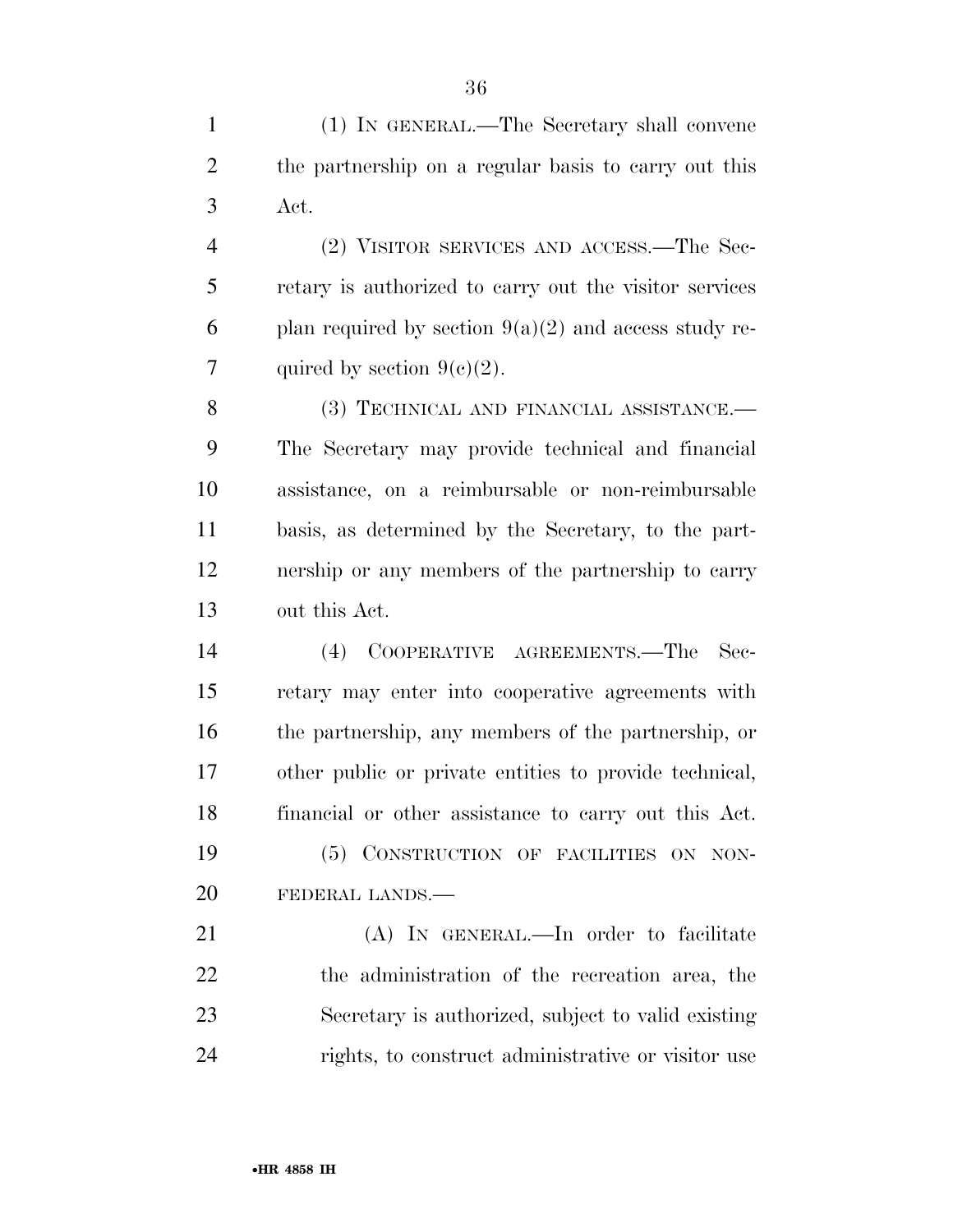| $\mathbf{1}$   | facilities on non-Federal public lands within the     |
|----------------|-------------------------------------------------------|
| $\overline{2}$ | recreation area.                                      |
| 3              | (B) ADDITIONAL REQUIREMENT.—Such                      |
| $\overline{4}$ | facilities may only be developed—                     |
| 5              | (i) with the consent of the owner of                  |
| 6              | the non-Federal public land; and                      |
| $\overline{7}$ | (ii) in accordance with applicable Fed-               |
| 8              | eral, State, and local laws, regulations, and         |
| 9              | plans.                                                |
| 10             | (6) PRIORITY.—The Secretary shall give pri-           |
| 11             | ority to actions that—                                |
| 12             | (A) conserve the significant natural, his-            |
| 13             | toric, cultural, and scenic resources of the          |
| 14             | recreation area; and                                  |
| 15             | (B) provide educational, interpretive, and            |
| 16             | recreational opportunities consistent with the        |
| 17             | purposes of the recreation area.                      |
| 18             | (k) COMMITTEES.—The partnership shall establish—      |
| 19             | (1) a Water Technical Advisory Committee to           |
| 20             | advise the Secretaries on water-related issues relat- |
| 21             | ing to the recreation area; and                       |
| 22             | (2) a Public Safety Advisory Committee to ad-         |
| 23             | vise the Secretaries on public safety issues relating |
| 24             | to the recreation area.                               |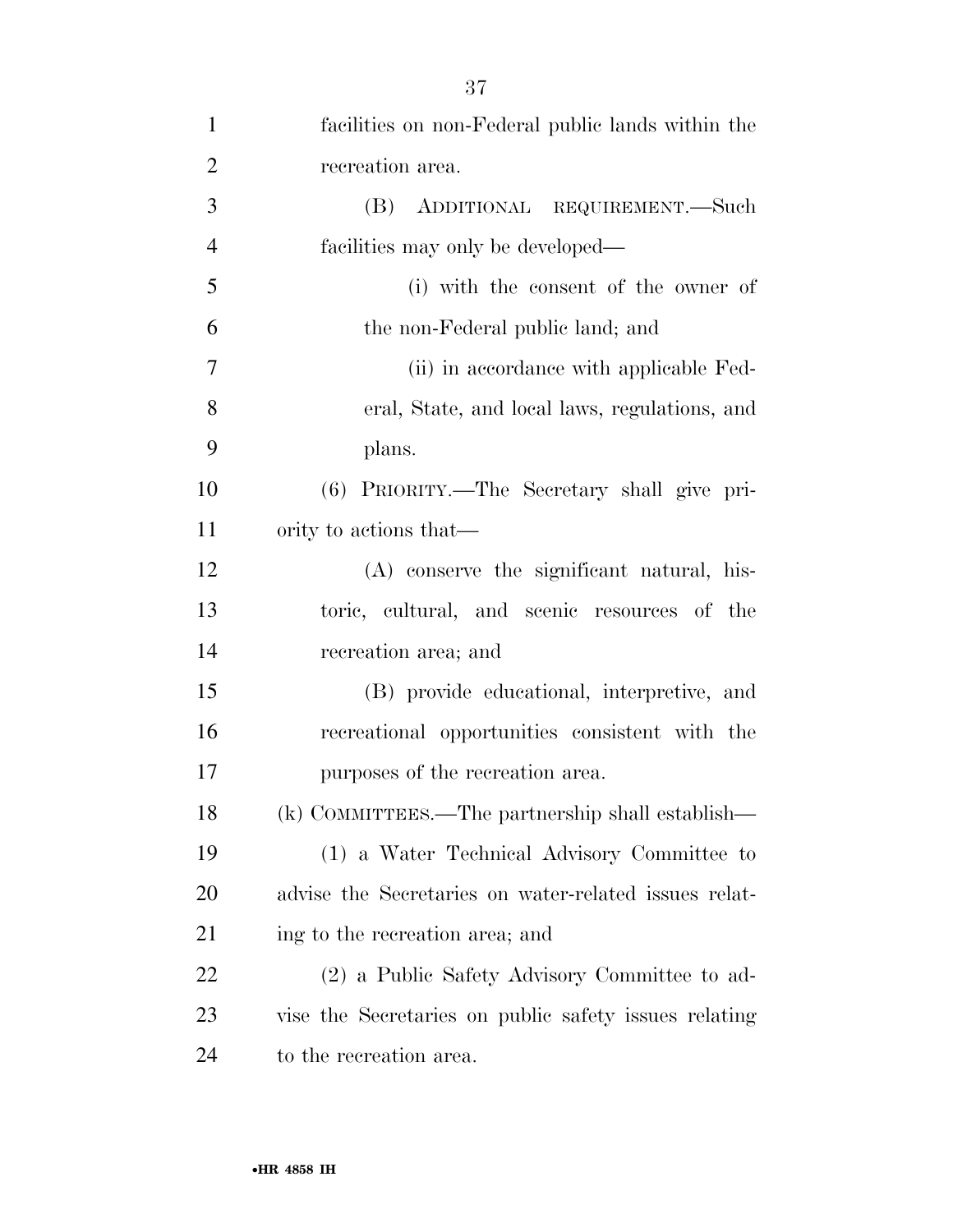#### **SEC. 9. ACCESS AND VISITOR SERVICES.**

(a) VISITOR SERVICES.—

 (1) PURPOSE.—The purpose of this subsection is to facilitate the development of an integrated vis- itor services plan that will improve visitor experi- ences within the recreation area through expanded recreational opportunities, and increased interpreta- tion, education, resource protection, and enforce-ment.

 (2) PLAN REQUIRED.—Not later than three years after the date of the enactment of this Act, and in accordance with this subsection, the Sec- retary, in consultation with the Secretary of Agri- culture and the Partnership, shall develop an inte-grated visitor services plan for the recreation area.

 (3) CONTENTS.—The visitor services plan re-17 quired by this subsection shall—

 (A) assess current and anticipated future visitation to the recreation area, including recreation destinations;

 (B) consider the demand for various types of recreation (including hiking, picnicking, horseback riding, and the use of motorized and mechanized vehicles) where permissible and ap-propriate;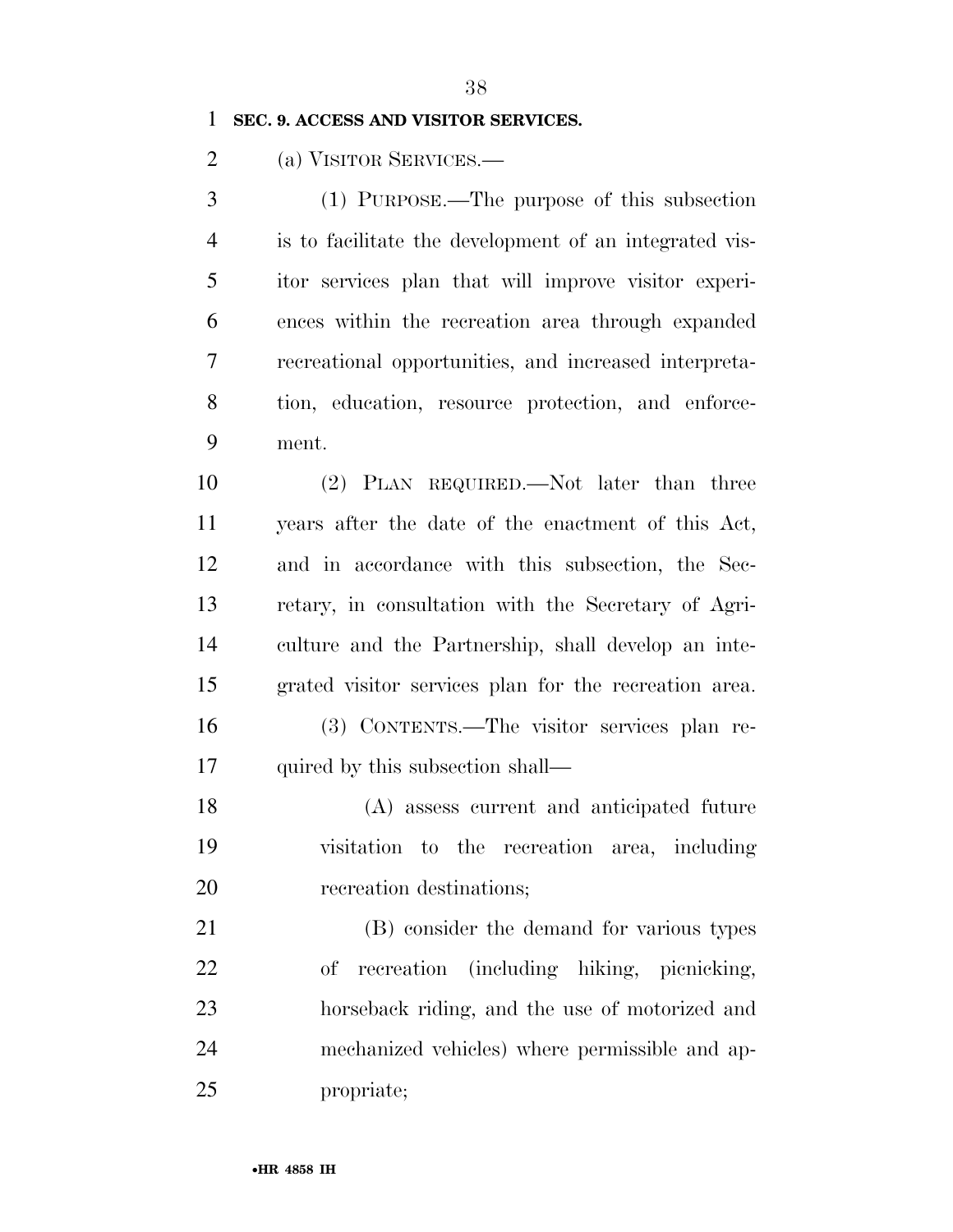| $\mathbf{1}$   | (C) evaluate the impacts of recreation on        |
|----------------|--------------------------------------------------|
| $\overline{2}$ | natural and cultural resources, water resource   |
| 3              | facilities, public roads, adjacent residents and |
| $\overline{4}$ | property owners, and utilities within the recre- |
| 5              | ation area, as well as the effectiveness of cur- |
| 6              | rent enforcement efforts;                        |
| 7              | (D) assess the current level of interpretive     |
| 8              | and educational services and facilities;         |
| 9              | $(E)$ include recommendations to —               |
| 10             | (i) expand opportunities for high-de-            |
| 11             | mand recreational activities, consistent         |
| 12             | with the purposes described in section           |
| 13             | 3(a);                                            |
| 14             | (ii) better manage recreation area re-           |
| 15             | sources and improve the experience of            |
| 16             | recreation area visitors through expanded        |
| 17             | interpretive and educational services and        |
| 18             | facilities, and improved enforcement; and        |
| 19             | (iii) better manage recreation area re-          |
| 20             | sources to reduce negative impacts on the        |
| 21             | environment, ecology, and integrated water       |
| 22             | management activities in the area;               |
| 23             | (F) in coordination and consultation with        |
| 24             | owners of non-Federal land, assess options to    |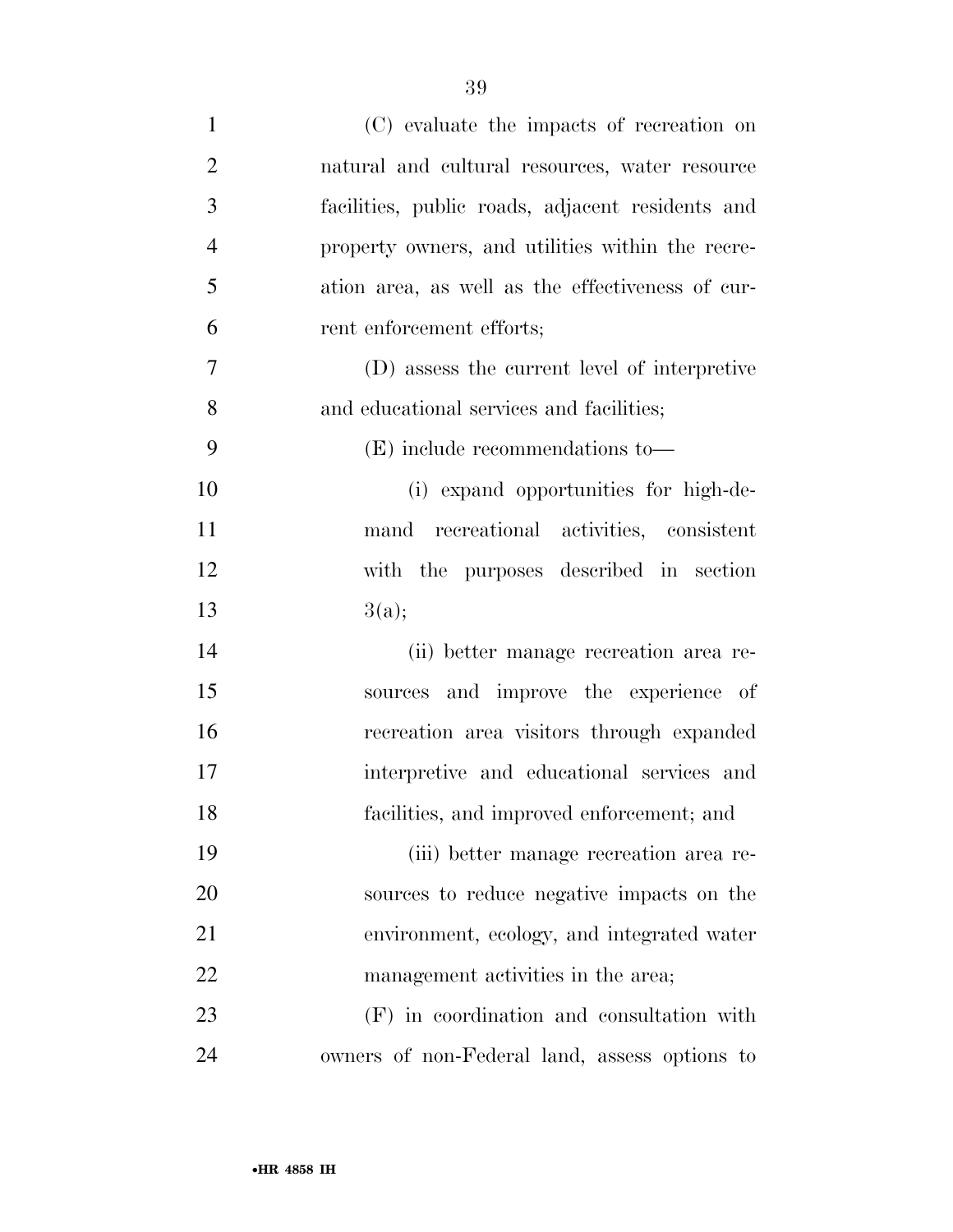| $\mathbf{1}$   | incorporate recreational opportunities on non-  |
|----------------|-------------------------------------------------|
| $\overline{2}$ | Federal land into the recreation area—          |
| 3              | (i) in a manner consistent with the             |
| $\overline{4}$ | purposes and uses of the non-Federal land;      |
| 5              | and                                             |
| 6              | (ii) with the consent of the non-Fed-           |
| $\overline{7}$ | eral land owner;                                |
| 8              | (G) assess opportunities to provide rec-        |
| 9              | reational opportunities that connect the San    |
| 10             | Gabriel River to the National Forest System     |
| 11             | lands; and                                      |
| 12             | (H) be developed and carried out in ac-         |
| 13             | cordance with applicable Federal, State, and    |
| 14             | local laws and ordinances.                      |
| 15             | (4) CONSULTATION.—In developing the plan re-    |
| 16             | quired by this subsection, the Secretary shall— |
| 17             | $(A)$ consult with —                            |
| 18             | (i) the Secretary of Agriculture and            |
| 19             | other appropriate Federal agencies;             |
| 20             | (ii) the partnership;                           |
| 21             | (iii) the public advisory council;              |
| 22             | (iv) appropriate State and local agen-          |
| 23             | cies; and                                       |
| 24             | (v) interested nongovernmental orga-            |
| 25             | nizations; and                                  |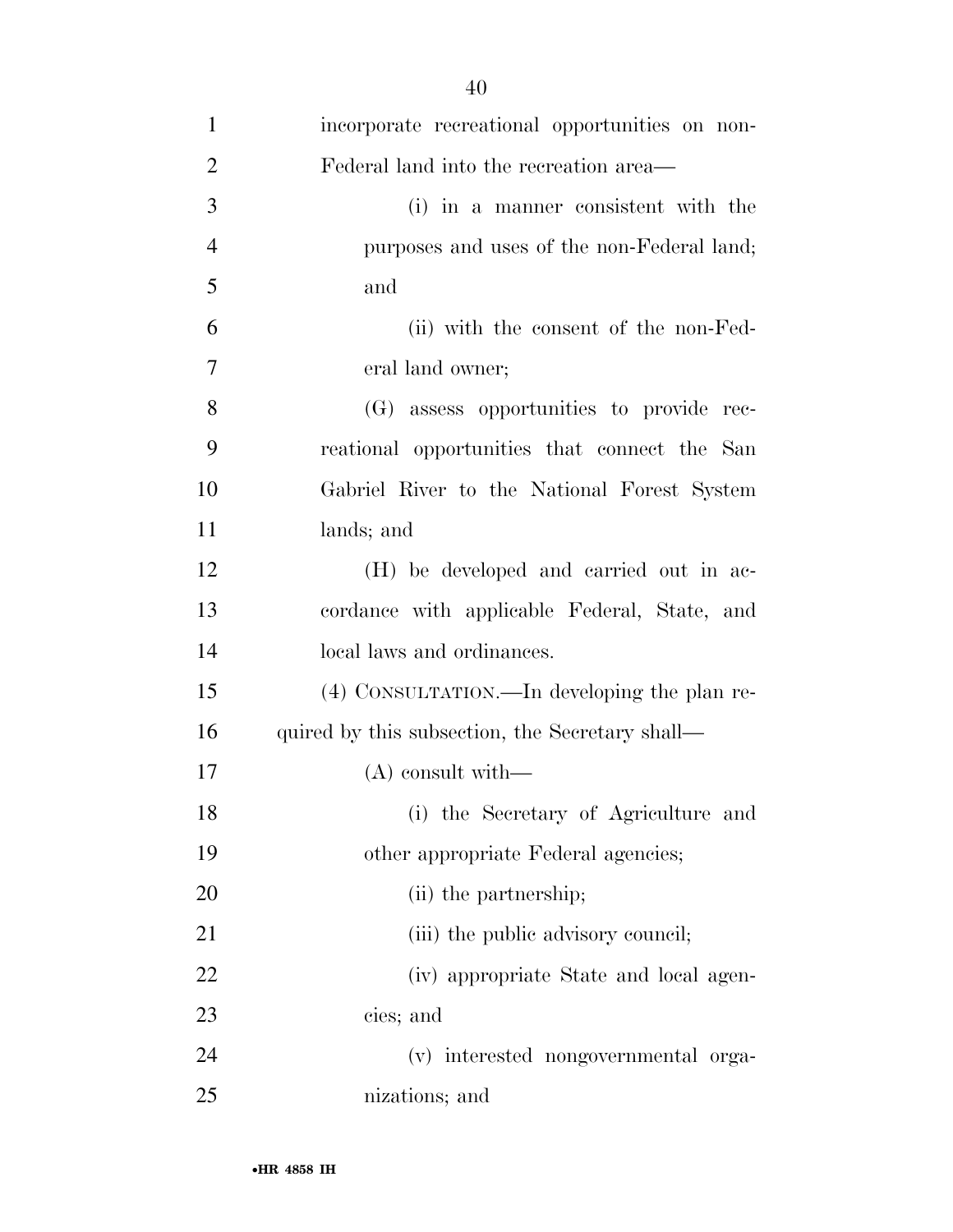(B) involve members of the public. (b) VISITOR FACILITIES.—The Secretary and Sec- retary of Agriculture are authorized to construct visitor use facilities, within the recreation area. Such facilities shall be developed in conformance with all existing Fed- eral, State, and local laws (including regulations) and ap-plicable Federal, State, and local plans.

(c) ACCESS STUDY.—

 (1) PURPOSE.—The purpose of this subsection is to assess the feasibility of improving the accessi-bility of the recreation area.

 (2) STUDY REQUIRED.—Not later than three years after the date of the enactment of this Act, and in accordance with this subsection, the Sec- retary shall conduct a study on the accessibility of the recreation area.

 (3) CONTENTS.—The access study required by this subsection shall—

 (A) evaluate the means by which members of the public access various locations within the recreation area;

 (B) consider alternatives to sustainably im- prove the recreational access of the National Forest System from the San Gabriel River;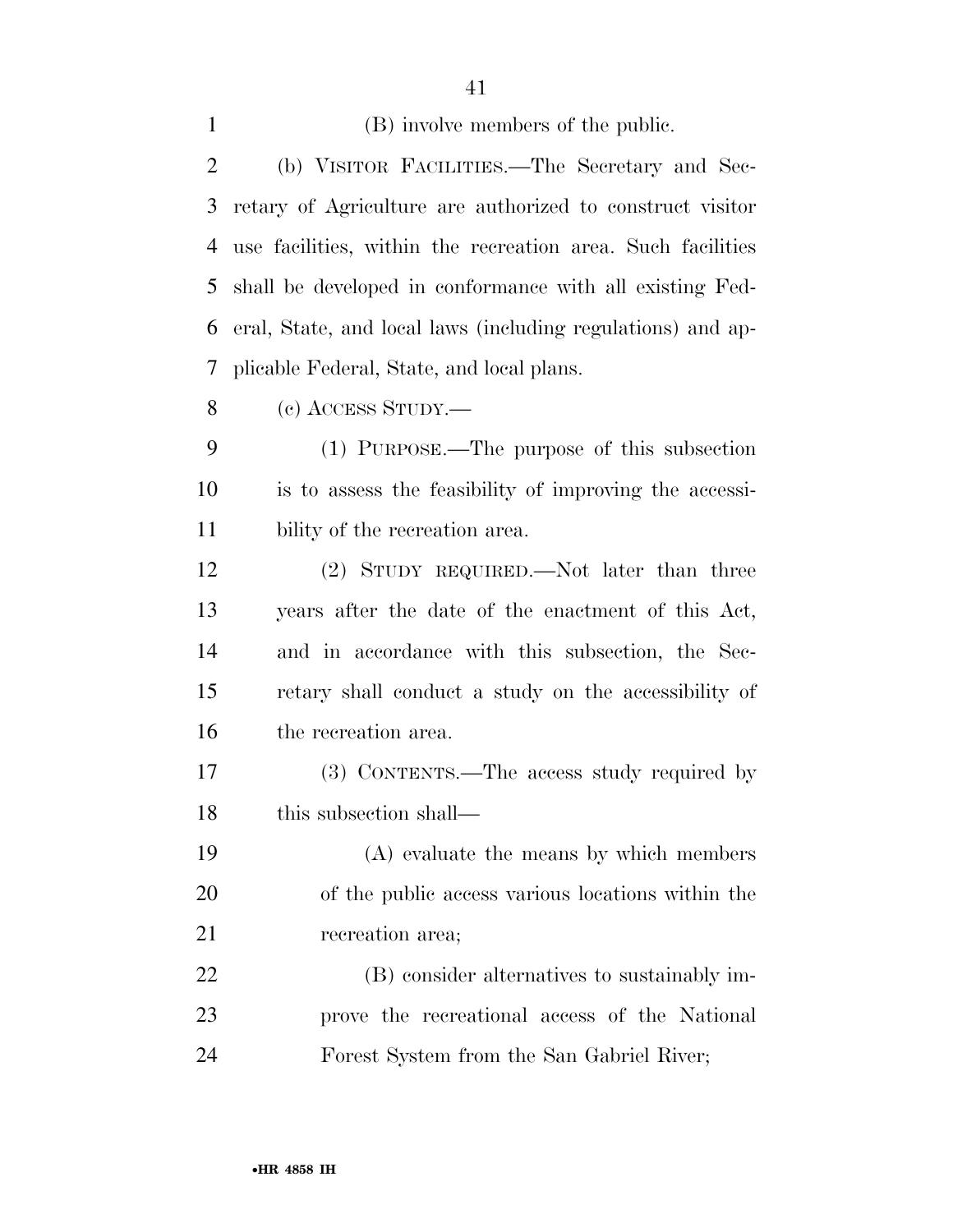| $\mathbf{1}$   | (C) provide options and recommendations              |
|----------------|------------------------------------------------------|
| $\overline{2}$ | for improving the accessibility of the recreation    |
| 3              | area, consistent with the purposes described in      |
| 4              | section $3(a)$ ; and                                 |
| 5              | (D) be developed and carried out in ac-              |
| 6              | cordance with applicable Federal, State, and         |
| $\tau$         | local laws and ordinances.                           |
| 8              | (4) CONSULTATION.—In developing the study            |
| 9              | required by this subsection, the Secretary shall—    |
| 10             | $(A)$ consult with —                                 |
| 11             | (i) the Secretary of Agriculture and                 |
| 12             | other appropriate Federal agencies;                  |
| 13             | (ii) the partnership;                                |
| 14             | (iii) the public advisory council;                   |
| 15             | (iv) appropriate State and local agen-               |
| 16             | cies; and                                            |
| 17             | (v) interested nongovernmental orga-                 |
| 18             | nizations; and                                       |
| 19             | (B) involve members of the public.                   |
| 20             | (d) DONATIONS.—                                      |
| 21             | (1) IN GENERAL.—The Secretary and the Sec-           |
| 22             | retary of Agriculture may accept and use donated     |
| 23             | funds, property, in-kind contributions, and services |
| 24             | to carry out this Act.                               |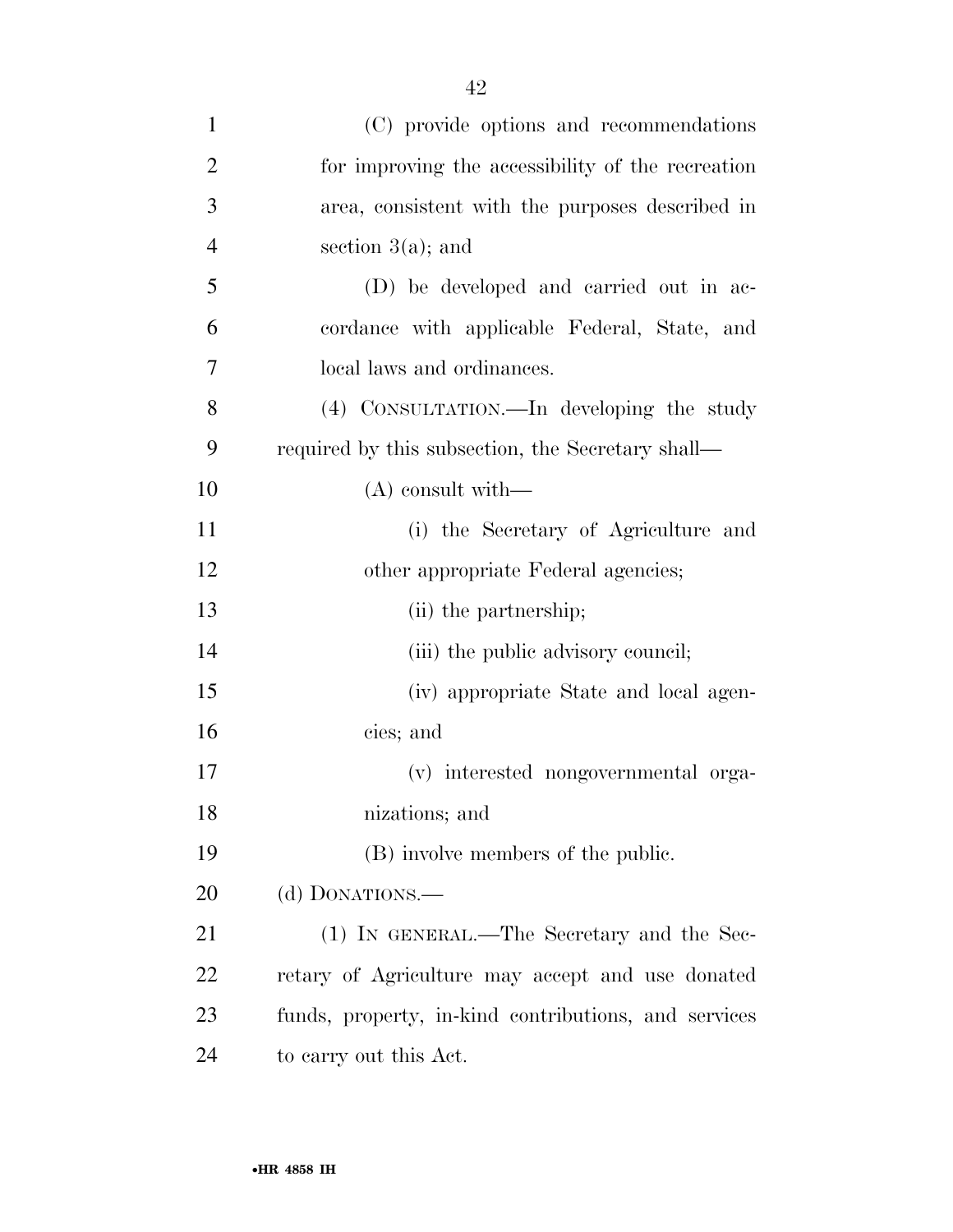| $\mathbf{1}$   | (2) PROHIBITION.—The Secretary or Secretary            |
|----------------|--------------------------------------------------------|
| $\overline{2}$ | of Agriculture may not accept non-Federal land that    |
| 3              | has been acquired through use of eminent domain        |
| $\overline{4}$ | after the date of the enactment of this Act.           |
| 5              | (e) COORDINATION.—                                     |
| 6              | (1) IN GENERAL.—The Secretary of Agriculture           |
| 7              | and the Secretary shall coordinate in carrying out     |
| 8              | this Act.                                              |
| 9              | (2) COOPERATIVE AGREEMENTS.—In carrying                |
| 10             | out this Act, the Secretary and Secretary of Agri-     |
| 11             | culture may make grants to, or enter into coopera-     |
| 12             | tive agreements with, State, tribal, and local govern- |
| 13             | mental entities and private entities to conduct re-    |
| 14             | search, develop scientific analyses, and carry out any |
| 15             | other initiative relating to the management of and     |
| 16             | visitation to the recreation area.                     |
| 17             | (3) COORDINATION BETWEEN FEDERAL AGEN-                 |
| 18             | $CIES$ .                                               |
| 19             | (A) AGREEMENT REQUIRED. Not later                      |
| 20             | than 18 months after the date of the enactment         |
| 21             | of this Act, the Secretary of Agriculture shall        |
| 22             | enter into an agreement with the Secretary to          |
| 23             | carry out this Act on National Forest System           |
| 24             | lands within the recreation area.                      |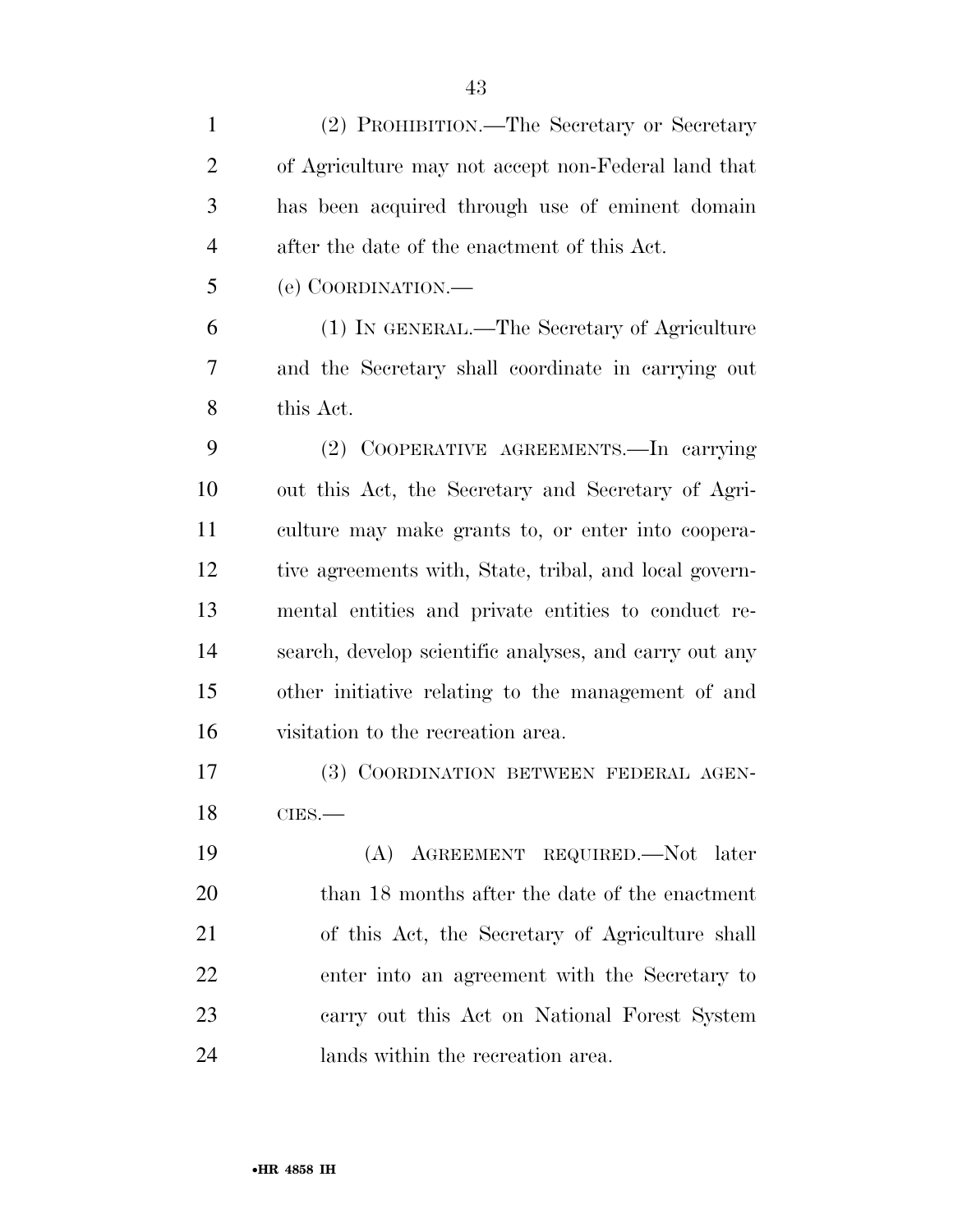| $\mathbf{1}$   | (B) REQUIRED COMPONENTS.—The agree-               |
|----------------|---------------------------------------------------|
| $\overline{2}$ | ment required by subparagraph (A) shall ad-       |
| 3              | dress, at a minimum, in a manner consistent       |
| $\overline{4}$ | with the purposes for which the recreation area   |
| 5              | has been established—                             |
| 6              | (i) sharing of resources between the              |
| $\overline{7}$ | Secretary of Agriculture and Secretary;           |
| 8              | (ii) improved visitor services, edu-              |
| 9              | cation, and enforcement;                          |
| 10             | enhanced resource protection<br>(iii)             |
| 11             | within the recreation area; and                   |
| 12             | (iv) better connecting the National               |
| 13             | Forest System lands and park lands.               |
| 14             | (C) NATIONAL PARK SERVICE.-The Sec-               |
| 15             | retary may share resources such as manage-        |
| 16             | ment, research, planning, interpretation, visitor |
| 17             | services, and enforcement with any unit of the    |
| 18             | National Park System.                             |
| 19             | (D) ANGELES NATIONAL FOREST.—The                  |
| 20             | Secretary may share resources such as manage-     |
| 21             | ment, research, planning, interpretation, visitor |
| 22             | services, and enforcement with the Angeles Na-    |
| 23             | tional Forest in order to fulfill the purposes of |
| 24             | the recreation area.                              |